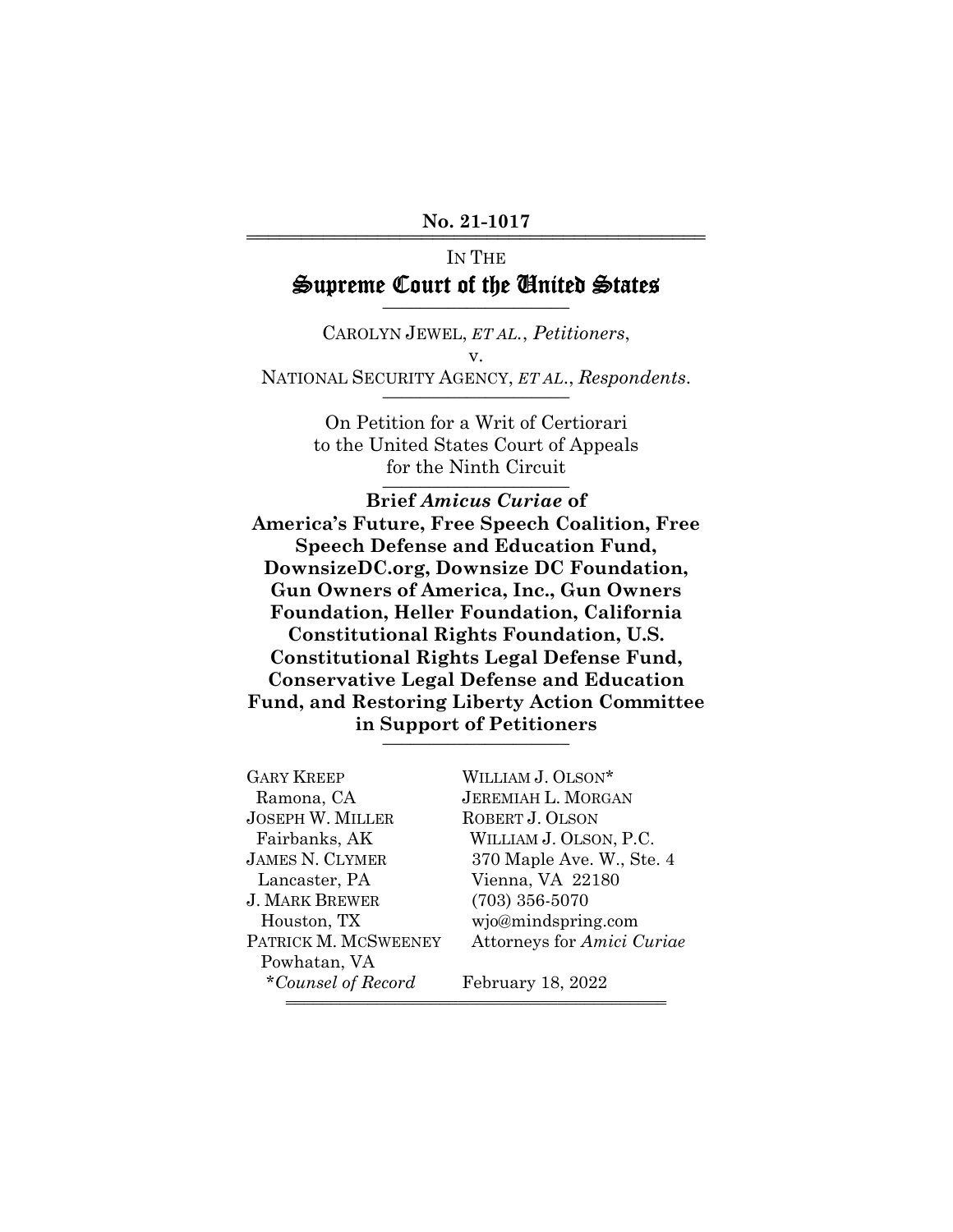## **TABLE OF CONTENTS**

|     |                                                                                                  | Page                                                                                                              |
|-----|--------------------------------------------------------------------------------------------------|-------------------------------------------------------------------------------------------------------------------|
|     |                                                                                                  |                                                                                                                   |
|     |                                                                                                  | INTEREST OF THE AMICI CURIAE<br>1                                                                                 |
|     |                                                                                                  | STATEMENT OF THE CASE<br>$\overline{2}$                                                                           |
|     |                                                                                                  | 3                                                                                                                 |
|     | ARGUMENT                                                                                         |                                                                                                                   |
| I.  | <b>DEEP STATE SURVEILLANCE OF THE</b><br><b>SOVEREIGN PEOPLE UNDERMINES THE</b><br>5<br>REPUBLIC |                                                                                                                   |
|     | A.                                                                                               | The Prerequisites for a Republican Form<br>of Government<br>$\overline{5}$                                        |
|     | B.                                                                                               | The Plenary Nature of Government<br>Surveillance<br>6                                                             |
|     | C.                                                                                               | Congressional Pushback to Government<br>Surveillance Has Little Effect  8                                         |
|     | D.                                                                                               | Intelligence Agencies Fail to Comply<br>10                                                                        |
| II. |                                                                                                  | DEEP STATE SURVEILLANCE OF GOVERNMENT<br>OFFICIALS CAN COMPROMISE THEIR EXERCISE<br>OF INDEPENDENT JUDGMENT<br>12 |

ii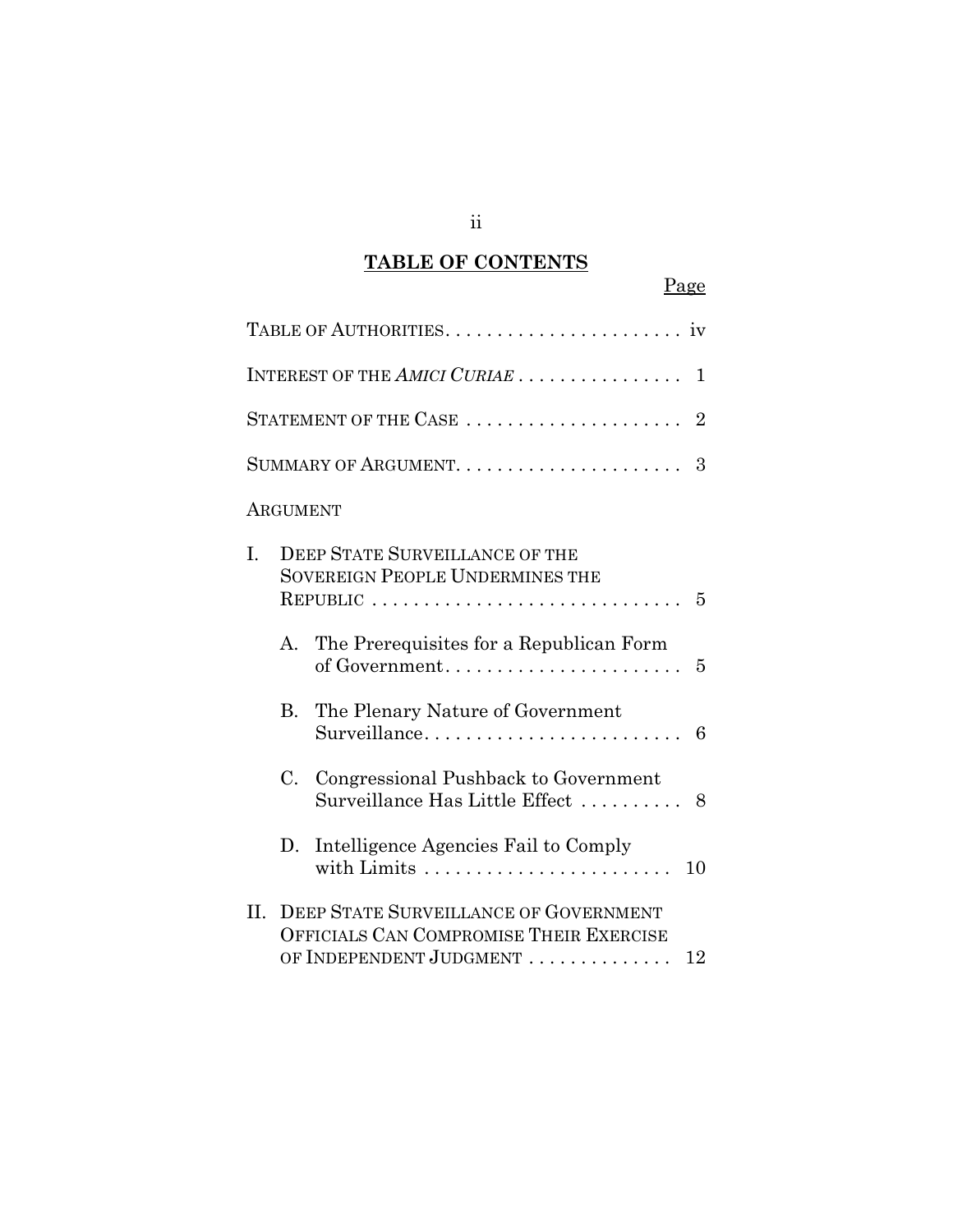## iii

|                                                                                                                                      |    | A. The Strange Case of Judge Vaughn<br>Walker                                                               | 13 |
|--------------------------------------------------------------------------------------------------------------------------------------|----|-------------------------------------------------------------------------------------------------------------|----|
|                                                                                                                                      |    | B. A Long Tradition of Deep State Spying<br>on Government Officials                                         | 16 |
|                                                                                                                                      | C. | The Deep State's Trump-Russia                                                                               | 19 |
|                                                                                                                                      |    | III. A GOVERNMENT WHICH BELIEVES IT HAS A<br>DUTY TO PREVENT WRONGDOING MUST<br>CREATE A SURVEILLANCE STATE | 21 |
| IV. A CONFLICT EXISTS WITHIN THE NINTH<br>CIRCUIT BETWEEN ITS DECISION BELOW AND<br>ITS EARLIER DECISIONS IN FAZAGA AND<br>$ZUBAYDA$ |    |                                                                                                             | 23 |
|                                                                                                                                      |    | $CONCLUSION \ldots \ldots \ldots \ldots \ldots \ldots \ldots \ldots \ldots$                                 |    |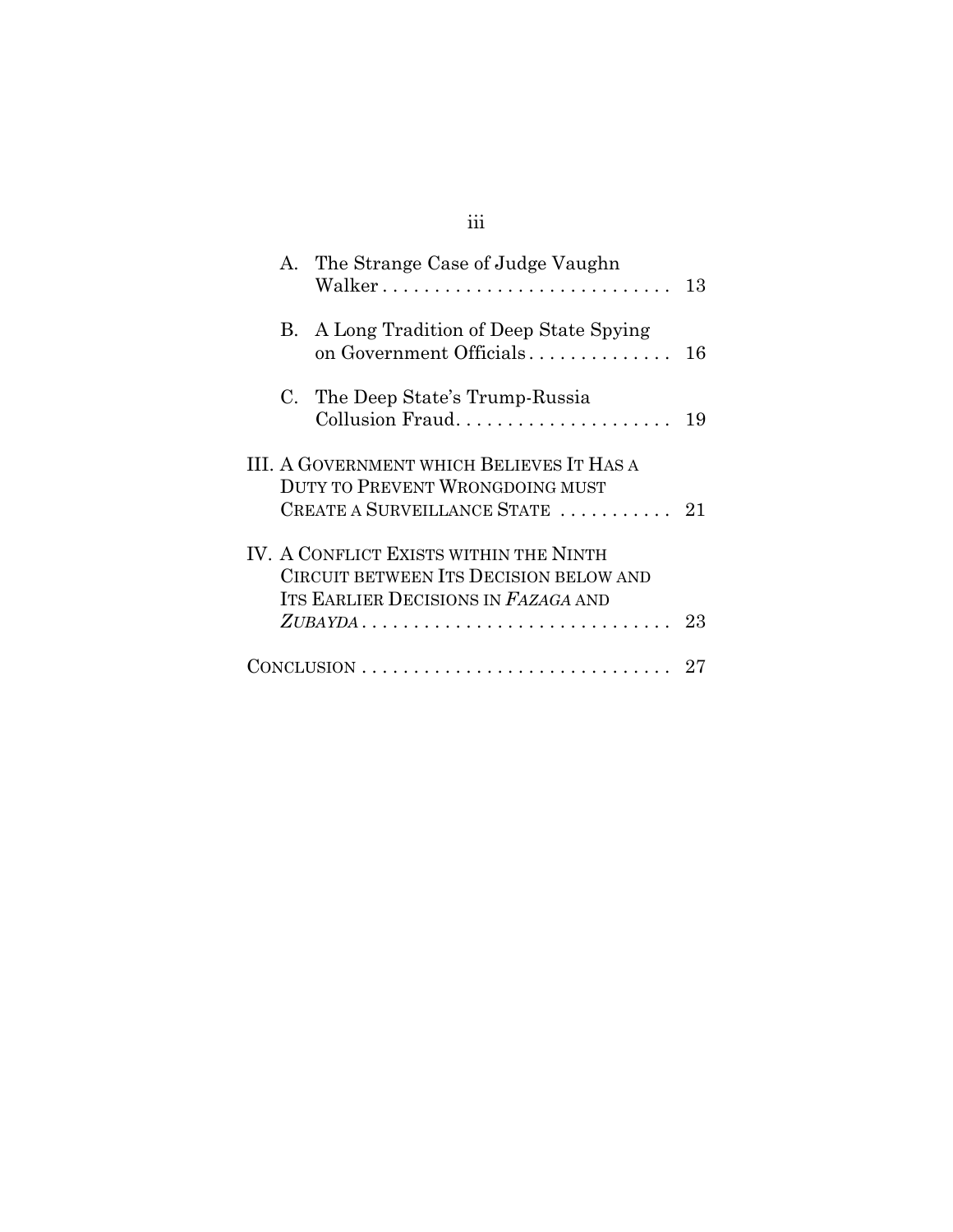## **TABLE OF AUTHORITIES**

| Page<br><b>HOLY BIBLE</b>                                              |
|------------------------------------------------------------------------|
| 21                                                                     |
| <b>CONSTITUTION</b>                                                    |
|                                                                        |
| CASES                                                                  |
| Dep't of Transportation v. Ass'n of Am. RRs,                           |
|                                                                        |
| Fazaga v. FBI, 965 F.3d 1015                                           |
|                                                                        |
| Marbury v. Madison, $5$ U.S. $137$ $(1803)$<br>25                      |
| Perry v. Schwarzenegger, 704 F. Supp. 2d 921                           |
| $(N.D.CA 2010) \ldots \ldots \ldots \ldots \ldots \ldots \ldots$<br>15 |
| United States v. Jones, 565 U.S. 400 (2012)  22                        |
| MISCELLANEOUS                                                          |
| Associated Press, "Senators on Intelligence                            |
| Committee say that CIA secretly collects                               |
| Americans' data," Bangor Daily News                                    |
| (Feb. 10, 2022)<br>16<br>.                                             |
| G. Carey & J. McClellan, The Federalist                                |
| (Liberty Fund: 2001)<br>$\overline{5}$                                 |
| M. Carlisle, "How 9/11 Radically Expanded the                          |
| Power of the U.S. Government," Time                                    |
| $(Sept. 11, 2021) \ldots \ldots \ldots \ldots$<br>- 21<br>.            |
| Z. Cohen and K. B. Williams, "Biden team may                           |
| partner with private firms to monitor extremist                        |

chatter online," *CNN* (May 3, 2021) ......... 9

iv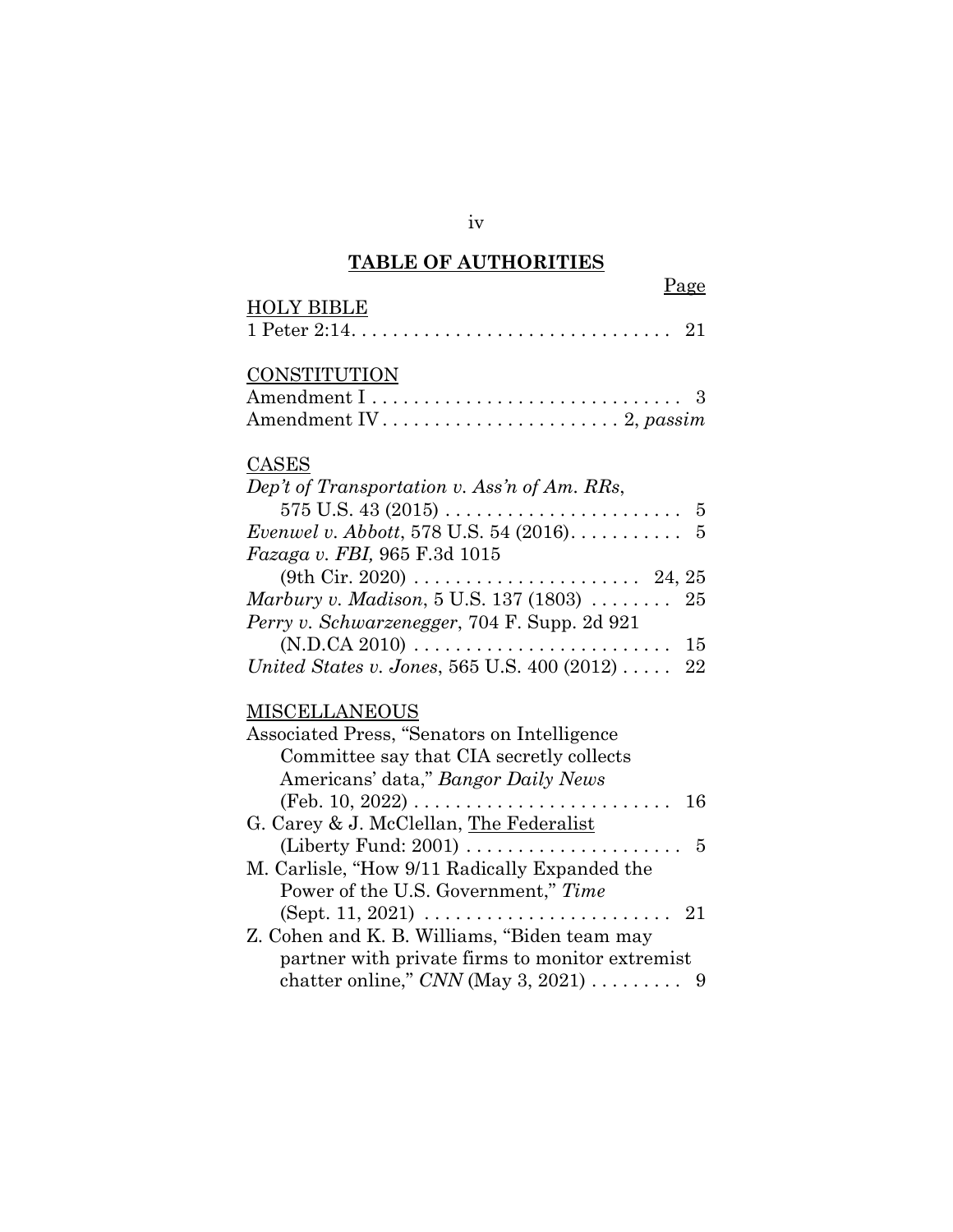| J. Dunleavy, "No FISA reauthorization until John                    |
|---------------------------------------------------------------------|
| Durham investigation is done, GOP letter                            |
| led by Jim Jordan says," Washington                                 |
| <i>Examiner</i> (June 17, 2020) $\ldots$<br>11                      |
| C. Field, "US Postal Service is secretly keeping                    |
| tabs on Americans' social media posts as                            |
| part of 'covert operations program,"                                |
| The Blaze (Apr. 21, 2021) $\ldots \ldots \ldots \ldots \ldots$<br>7 |
| "FISA court rebukes FBI for falsifying applications"                |
| to surveil Trump campaign, Glenn Beck asks                          |
| 'Is that enough?'," The Blaze                                       |
| 11, 12                                                              |
| C. Fritz, American Sovereigns: The People and                       |
| <b>America's Constitutional Tradition</b>                           |
| <b>Before the Civil War (Cambridge)</b>                             |
| University Press: 2007)<br>12                                       |
| C. Geidner, "Prop 8 Judge Walker, Now Retired,                      |
| Tells Reporters He's Gay," MetroWeekly                              |
| $(April 6, 2011) \ldots \ldots \ldots \ldots \ldots$<br>14          |
| H. Jenkins, Jr., "Abolish the FBI," Wall Street                     |
| Journal (Sept. 21, 2021) $\ldots \ldots \ldots \ldots$<br>19, 20    |
| Rep. J. Jordan, Letter to Alejandro Mayorkas,                       |
| Secretary, Department of Homeland                                   |
| Security (Aug. 18, 2021) $\dots \dots \dots \dots$<br>8, 9          |
| R. Kessler, "FBI Director Hoover's Dirty Files:                     |
| Excerpt from Ronald Kessler's 'The Secrets                          |
| of the FBI," Daily Beast (July 13, 2017)<br>17                      |
| K. B. Lillis, "NSA watchdog finds 'concerns' with                   |
| searches of Americans' communications,"                             |
| $CNN$ (Jan. 31, 2022) $\ldots \ldots \ldots \ldots \ldots 10, 11$   |
| Rep. C. Maloney, Letter to Chris Gildea,                            |
| president of Venntel (June 24, 2020) $\ldots \ldots$ 8              |

v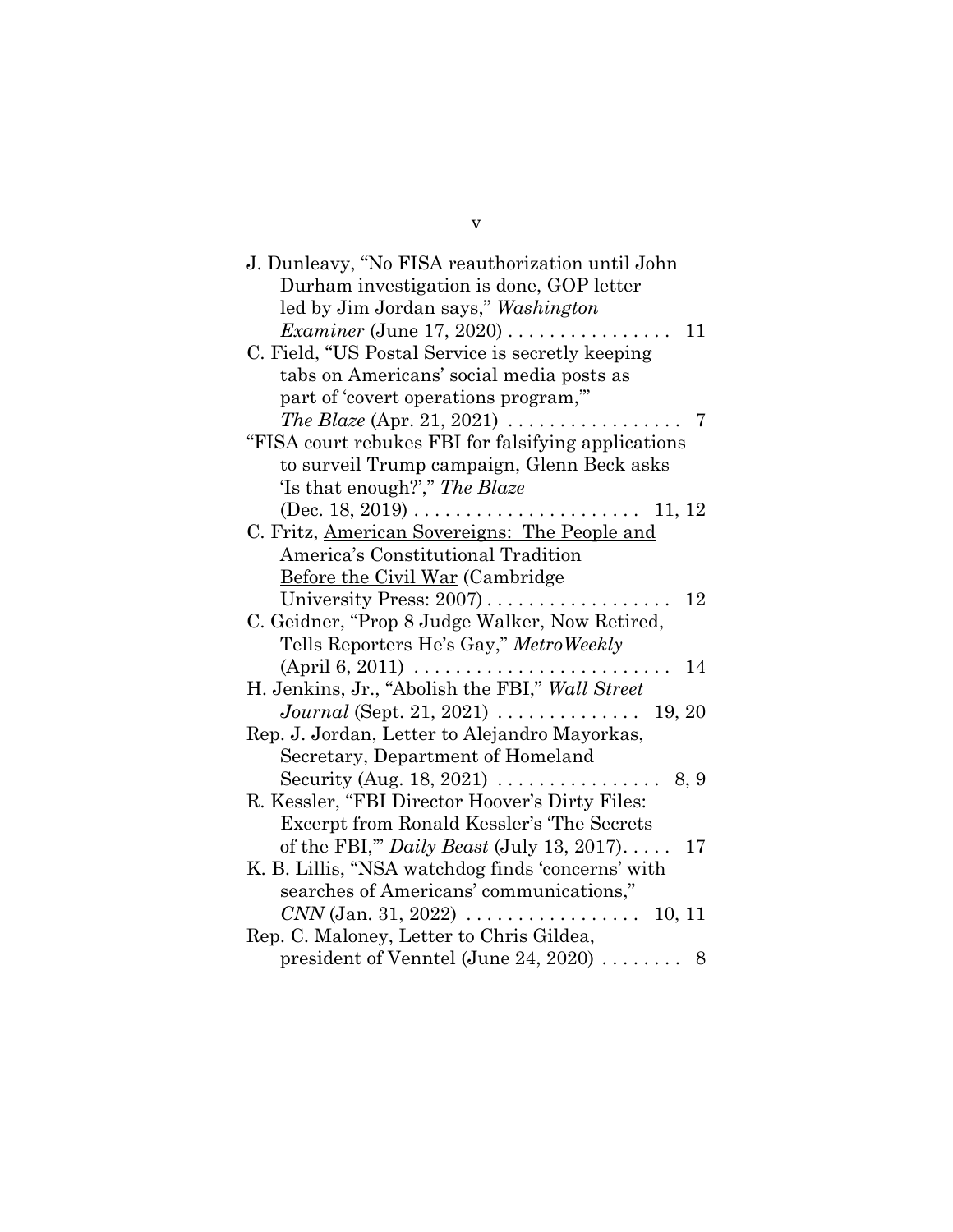| S. Morrison, "A surprising number of government                          |  |  |
|--------------------------------------------------------------------------|--|--|
| agencies buy cellphone location data.                                    |  |  |
| Lawmakers want to know why,"                                             |  |  |
| 7                                                                        |  |  |
| A. Napolitano, "American government's                                    |  |  |
| surveillance kills freedom,"                                             |  |  |
| <i>Washington Times</i> (Feb. 3, 2021) $\ldots \ldots \ldots$<br>7       |  |  |
| J. Rood, "Capital Quiet Amid Spy Flap,"                                  |  |  |
| ABC News (April 20, 2009) $\ldots \ldots \ldots \ldots \ldots$ 18        |  |  |
| R. Saavedra, "CNN: Biden Admin Considering                               |  |  |
| Using Private Firms To Conduct Warrantless                               |  |  |
| Surveillance Of U.S. Citizens," Daily Wire                               |  |  |
| 9, 10                                                                    |  |  |
| P. Sacca, "Pentagon conducting warrantless"                              |  |  |
| surveillance of Americans, senator says,"                                |  |  |
| <i>The Blaze</i> (May 14, 2021) $\ldots \ldots \ldots \ldots \ldots$ . 8 |  |  |
| "Schumer Warns Trump: Intel Community Has                                |  |  |
| Many Ways to 'Get Back at You," The Rachel                               |  |  |
| $Maddown Show$ (Sept. 26, 2019) 20, 21                                   |  |  |
| "Who is Adm. Mike Rogers? Unsung 'hero' alerted                          |  |  |
| President Trump to illegal spying,"                                      |  |  |
| $World Tribune$ (May 1, 2019)<br>10                                      |  |  |
| P. Williams, "Secret FISA court issues highly                            |  |  |
| unusual public rebuke of FBI for mistakes,"                              |  |  |
| <i>NBC News</i> (Dec. 17, 2019). $\dots \dots \dots \dots$<br>12         |  |  |

vi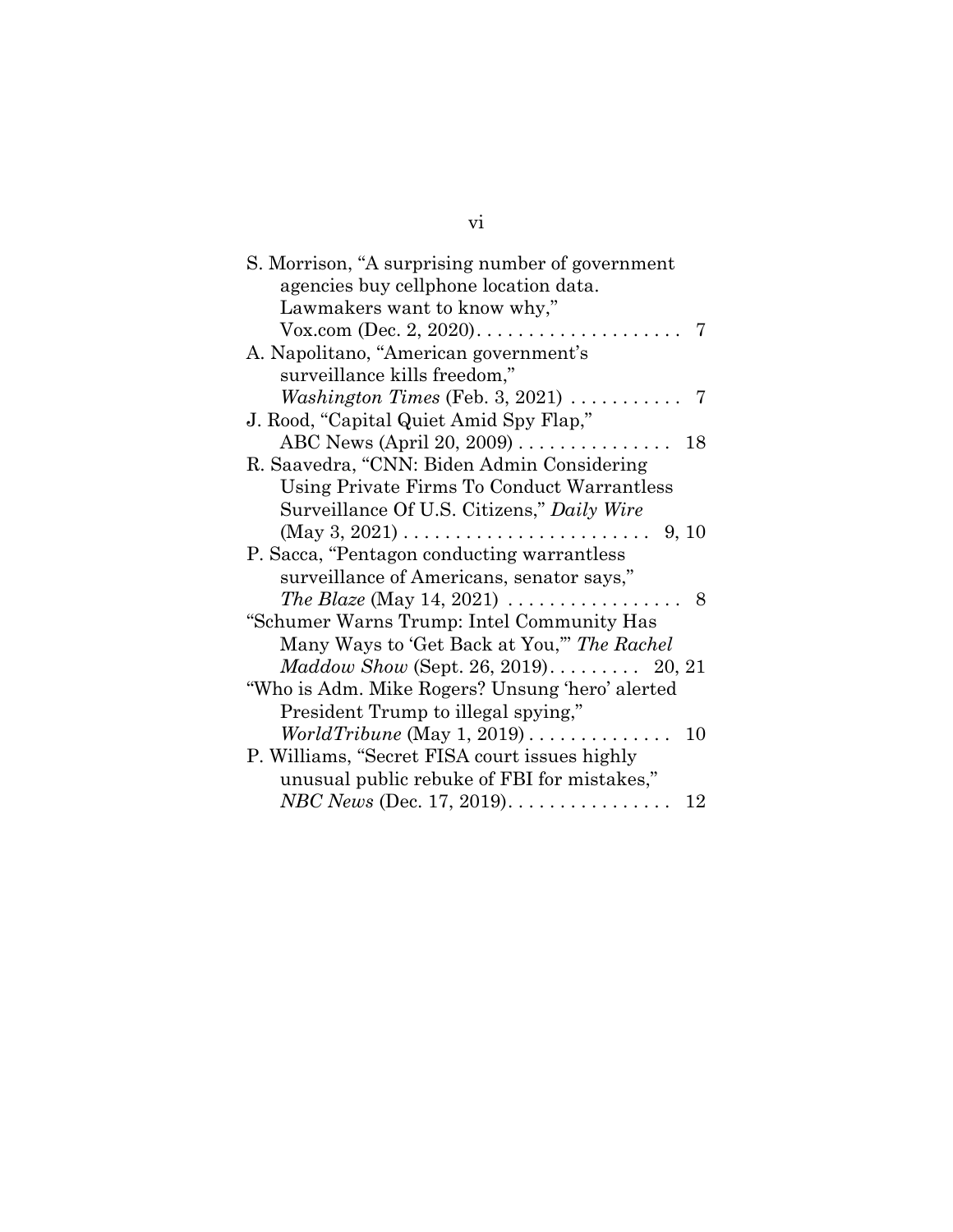#### **INTEREST OF THE** *AMICI CURIAE*<sup>1</sup>

America's Future, Free Speech Defense and Education Fund, Inc., Downsize DC Foundation, Gun Owners Foundation, Heller Foundation, California Constitutional Rights Foundation, U.S. Constitutional Rights Legal Defense Fund, and Conservative Legal Defense and Education Fund are nonprofit educational and legal organizations, exempt from federal income tax under Internal Revenue Code ("IRC") section 501(c)(3). Free Speech Coalition, Inc., Gun Owners of America, Inc., and DownsizeDC.org are nonprofit social welfare organizations, exempt from federal income tax under IRC section 501(c)(4). Restoring Liberty Action Committee is an educational organization. *Amici* organizations were established, *inter alia*, for the purpose of participating in the public policy process, including conducting research, and informing and educating the public on the proper construction of state and federal constitutions, as well as statutes related to the rights of citizens, and questions related to human and civil rights secured by law. Some of these *amici* also filed *amicus curiae* briefs in this case in 2015, in 2019, and then again in 2021, in support of the Jewel Petitioners:

<sup>1</sup> It is hereby certified that counsel for Petitioners and for Respondents have consented to the filing of this brief; that counsel of record for all parties received notice of the intention to file this brief at least 10 days prior to its filing; that no counsel for a party authored this brief in whole or in part; and that no person other than these *amici curiae*, their members, or their counsel made a monetary contribution to its preparation or submission.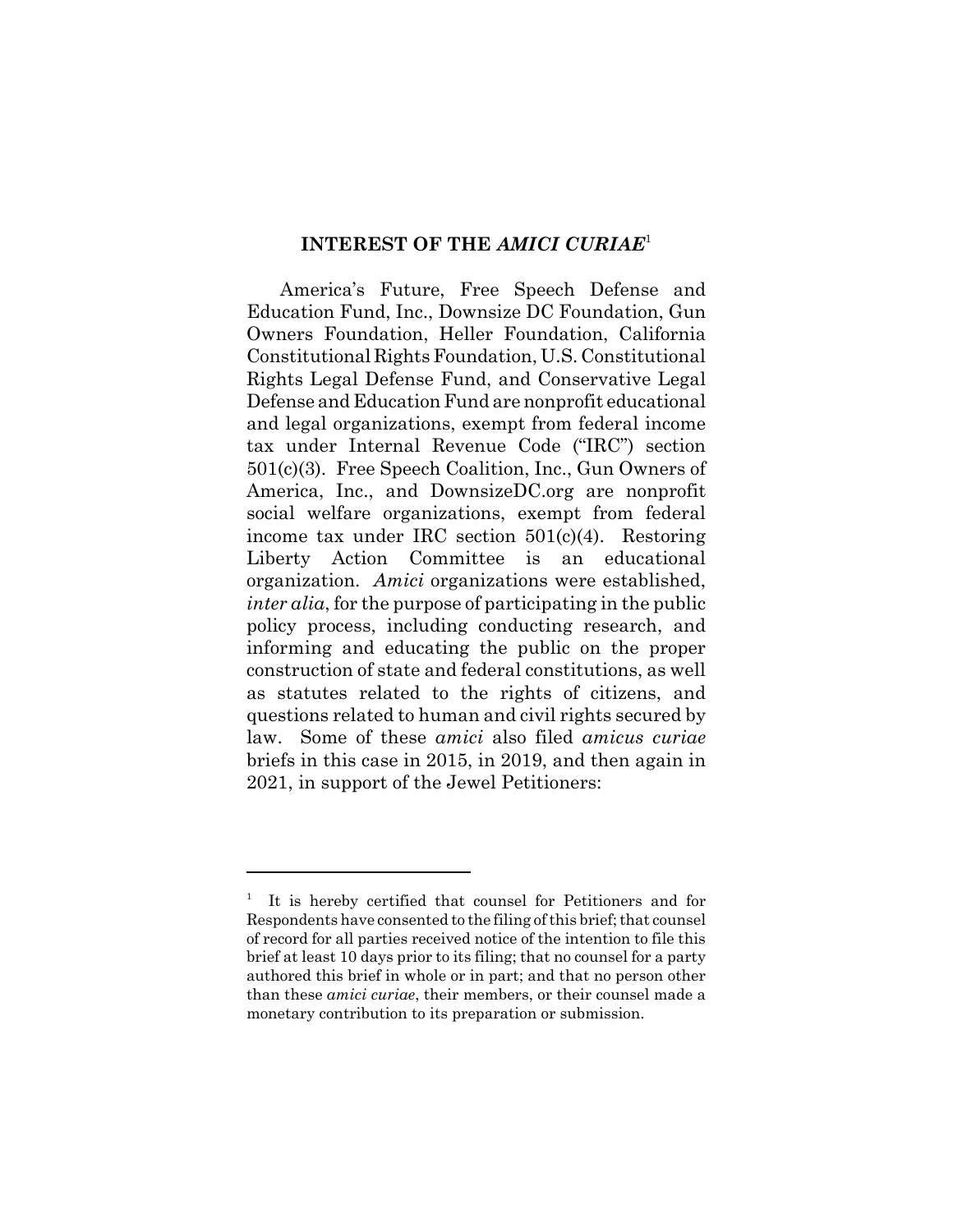- *Jewel v. NSA*, No. 15-16133, Brief *Amicus Curiae* of U.S. Justice Foundation, *et al.*, Ninth Circuit (Aug. 17, 2015);
- *Jewel v. NSA*, No. 19-16066, Brief *Amicus Curiae* of Free Speech Coalition, *et al.*, Ninth Circuit (Sept. 13, 2019); and
- *Jewel v. NSA*, No. 19-16066, Brief *Amicus Curiae* of Free Speech Coalition, *et al*., in Support of Appellants' Petition for Rehearing and Petition for Rehearing *En Banc*, Ninth Circuit (Oct. 12, 2021).

#### **STATEMENT OF THE CASE**

This case originated in 2008, and it has a lengthy and complicated procedural history. On January 21, 2010, the U.S. District Court for the Northern District of California granted the Government's motion to dismiss, claiming that the Plaintiffs' allegations had not asserted a sufficient concrete and particularized injury, and thus did not have standing to bring any of their claims, and dismissed all counts. *See Jewel v. NSA*, 2010 U.S. Dist. LEXIS 5110 (N.D. Cal. 2010).

On December 29, 2011, the U.S. Court of Appeals for the Ninth Circuit reversed, finding that the Plaintiffs had alleged sufficient facts to show they had standing to sue on both statutory and constitutional grounds. *Jewel v. NSA*, 673 F.3d 902 (9th Cir. 2011). The court of appeals remanded the case to the district court to apply the correct standard for standing, and to decide whether the "state secrets doctrine" could be used to preclude litigation of Fourth Amendment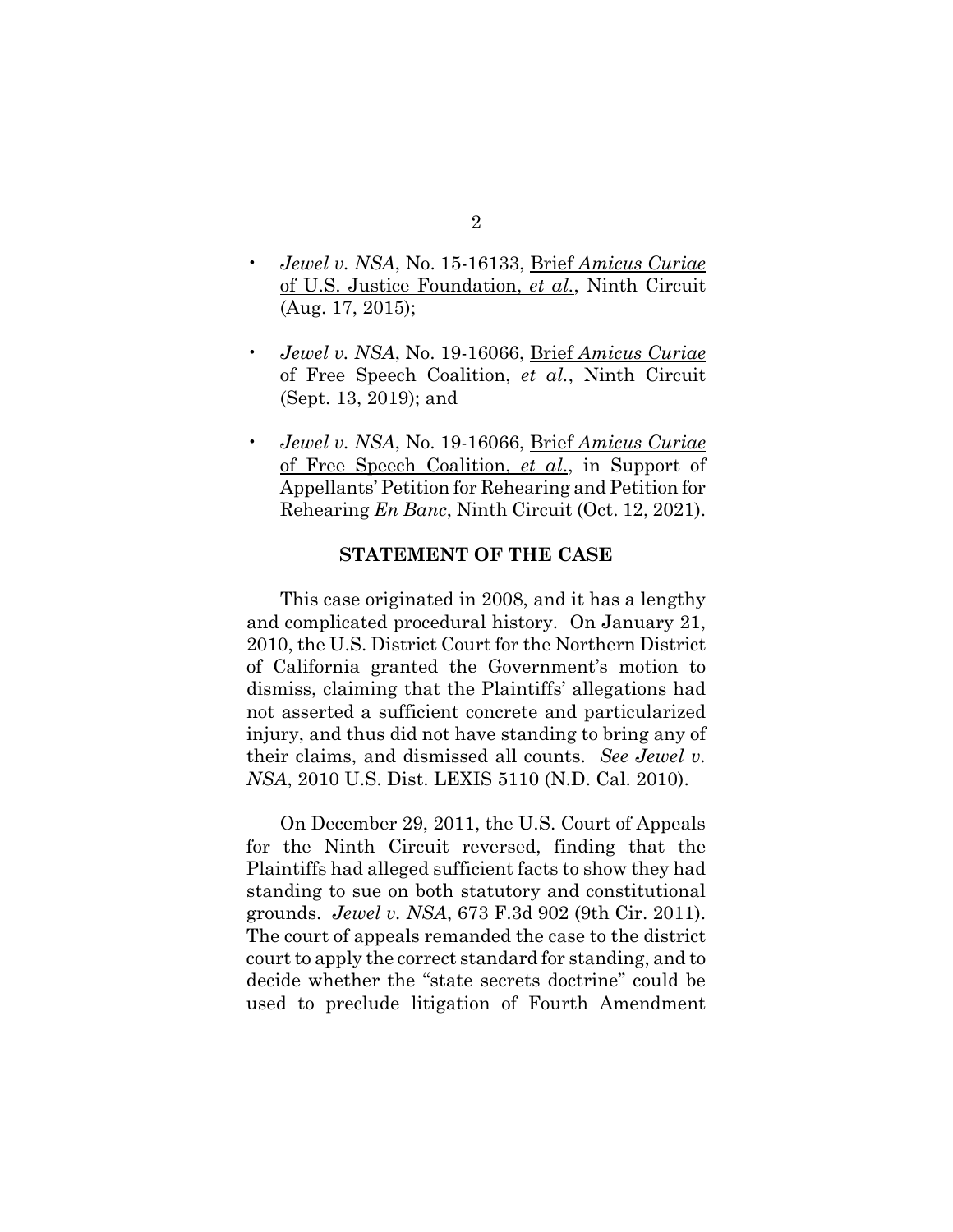claims, and to hear the case on the merits, if appropriate.

After another brief trip to the Ninth Circuit,<sup>2</sup> the district court again ruled against Plaintiffs, and the Ninth Circuit affirmed. *Jewel v. NSA*, 856 Fed. Appx. 640 (9th Cir. 2021). The Ninth Circuit ruled that Plaintiffs' evidence failed to show particularized injury — "that the government has interfered with *their* communications and communications records" (*id*. at 641) — as opposed to everyone's communications were interfered with by the Government. The Ninth Circuit denied a Petition for Rehearing and Petition for Rehearing *En Banc*, followed by the filing of a petition for certiorari in this Court.

#### **SUMMARY OF ARGUMENT**

For 14 long years, Petitioners have challenged the millions of egregious violations of the Fourth and First Amendments being committed each year by the National Security Agency ("NSA"). The NSA's website promises that "NSA operates under legal authorities," but the reality is that its surveillance is carried on under a cloak of national security in defiance of the primary legal authority it should be subordinate to the U.S. Constitution. The Department of Justice has invoked every available defense to evade judicial scrutiny, including favoring a robust state secrets doctrine over FISA established procedures, and its insistence that if everyone is being surveilled, no one

<sup>2</sup> *Jewel v. NSA*, 810 F.3d 622 (9th Cir. 2015).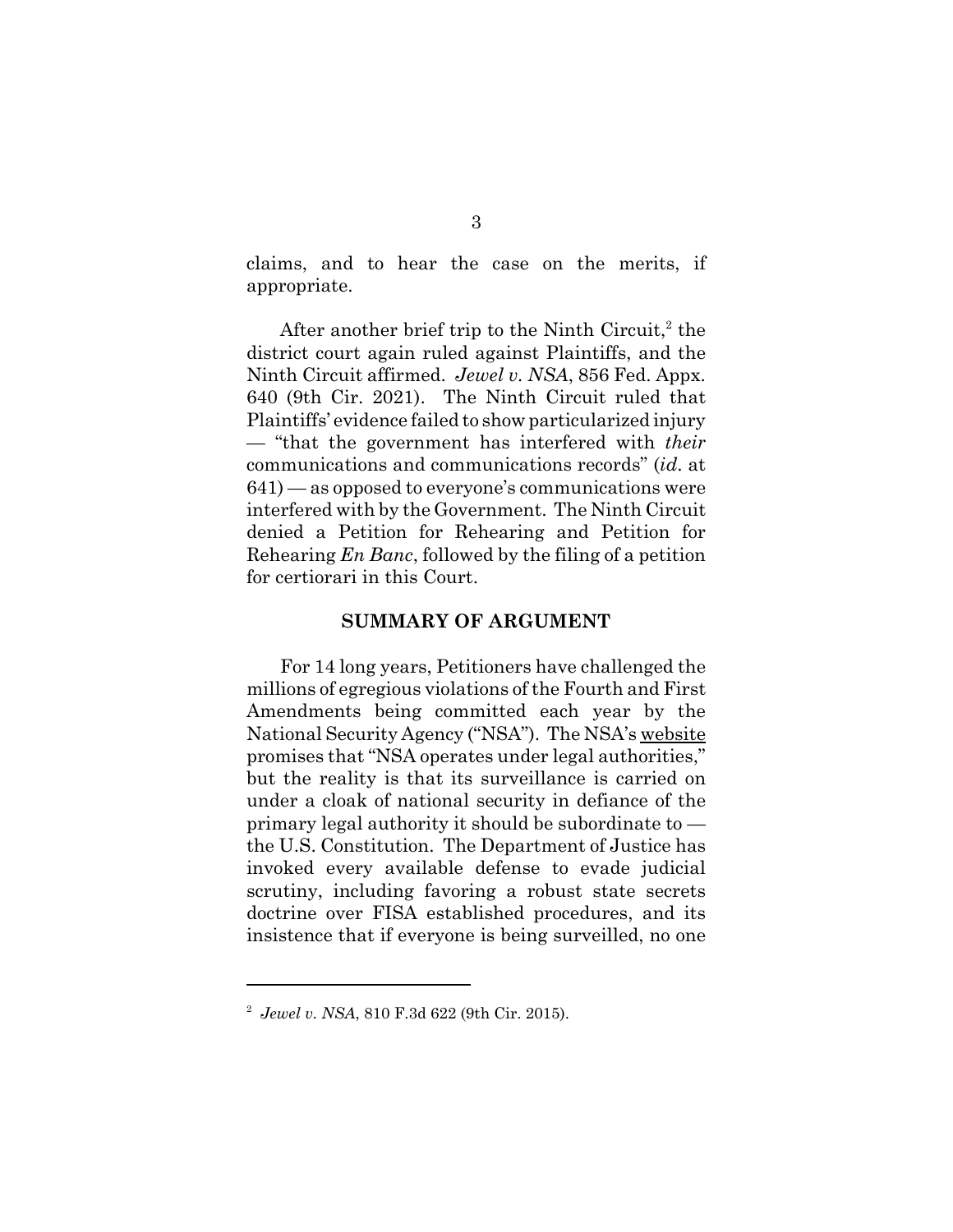may challenge it. By that bizarre theory, the more egregious the constitutional violation, the less reviewable it becomes.

The petition for certiorari more than demonstrates the weakness of the Ninth Circuit rationale for dismissal, but the petition should be considered in a broader context. In section I, *infra*, various aspects of the damage that is being done by this surveillance is explored. Federal government surveillance programs empower the "Deep State" to be the overlords of the People, rather than their servants. In section II, *infra*, these *amici* address how NSA surveillance of federal and state officials, in all branches of government including the judiciary, can strike fear into the heart of those officials who have hidden secrets, compromising their independent judgment.

In section III, *infra*, these *amici* suggest that the government's rationale for total surveillance of Americans is to prevent all wrongdoing — a role it should not have. As the Deep State increasingly identifies domestic terrorism as the nation's primary threat, it ramps up its "pre-crime" powers. Lastly, in section IV, *infra*, these *amici* discuss the *Fazaga* and *Zubayda* cases, and urge that if certiorari is not granted now, the petition should be deferred until those cases are decided.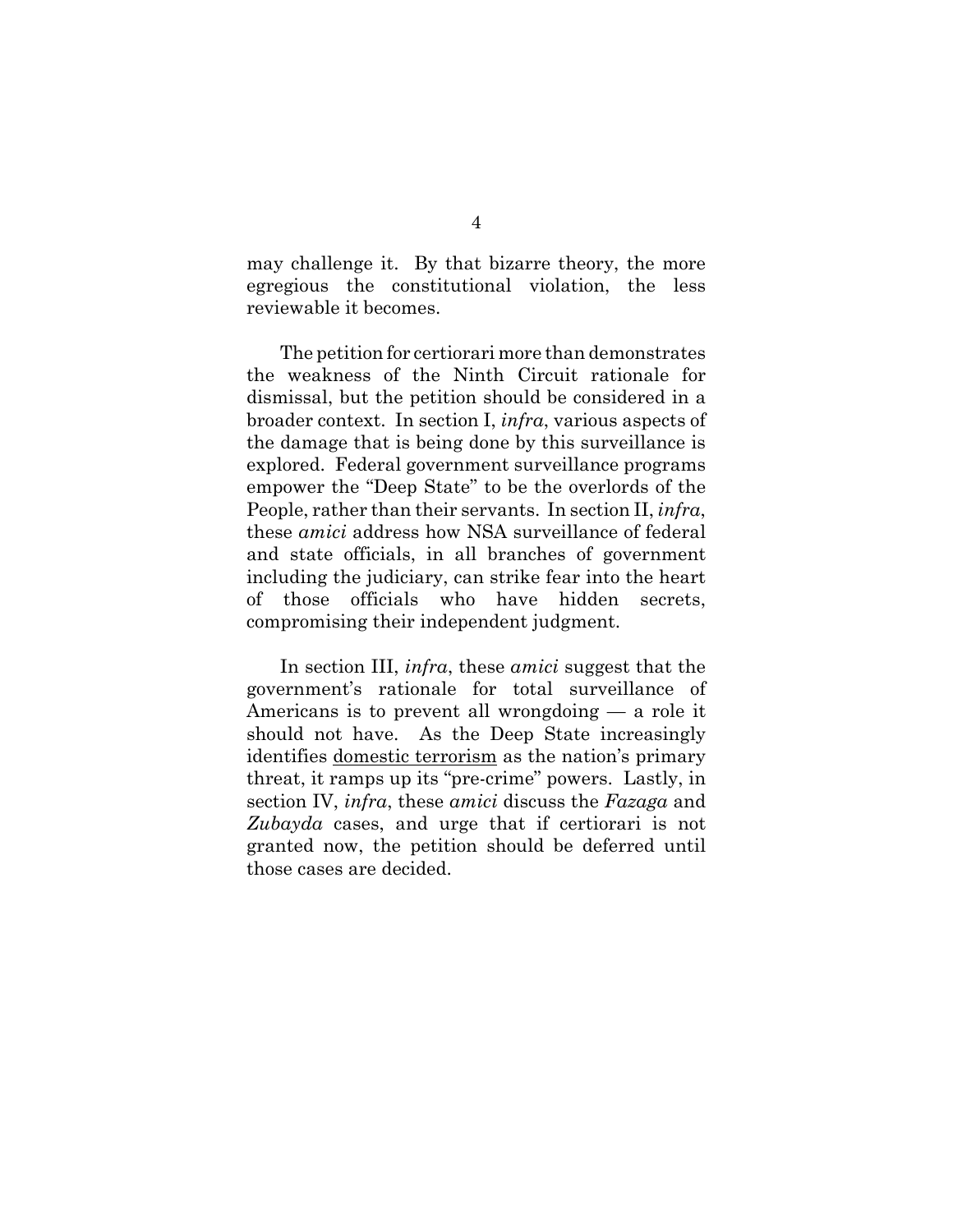#### **ARGUMENT**

## **I. DEEP STATE SURVEILLANCE OF THE SOVEREIGN PEOPLE UNDERMINES THE REPUBLIC.**

#### **A. The Prerequisites for a Republican Form of Government.**

Although "there is no single 'correct' way to design a republican government," Madison explained in Federalist No. 39 that a republican form of government means "a government which derives all its powers directly or indirectly from the great body of the people; and is administered by persons holding their offices during pleasure, for a limited period, or during good behaviour." G. Carey & J. McClellan, The Federalist (Liberty Fund: 2001) No. 39 at 194. Thus, the term encompasses two essential attributes: popular sovereignty and political accountability. As Justice Alito has noted: "Liberty requires accountability."<sup>4</sup>

Thus, our republican form of government is undermined by the Ninth Circuit's decision which effectively shuts the courthouse door to claims based on mass surveillance of Americans by the federal government — at least when the Constitution is

<sup>3</sup> *Evenwel v. Abbott*, 578 U.S. 54, 89 (2016) (Thomas, J., concurring in the judgment).

<sup>4</sup> *Dep't of Transportation v. Ass'n of Am. RRs*, 575 U.S. 43, 57 (2015).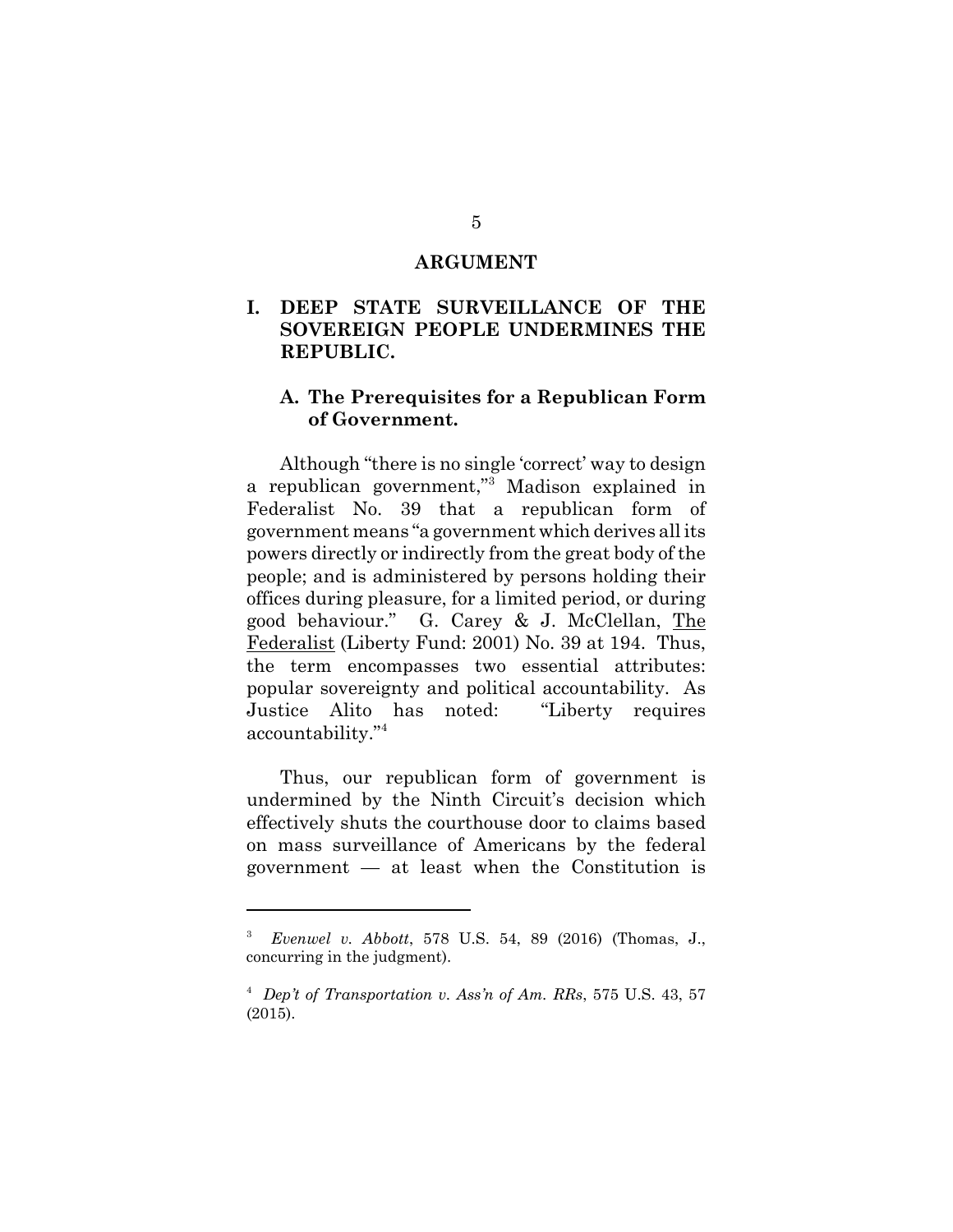violated for reasons of national security. If there is to be no review by a federal court of demonstrably unlawful activity by certain "Deep State" agencies, then there is every reason to believe that the federal government will take advantage of that "free pass" and continue to disregard the law that governs government — the U.S. Constitution. Since government surveillance is generally conducted in secret, the American People must depend on federal law enforcement to curtail illegal surveillance programs, but there is no reason to believe federal law enforcement has ever or will ever constrain intelligence agencies. Such lawlessness erodes the faith of the American people in all branches of government. The federal courts are the last line of defense for the constitutional liberties of Americans.

### **B. The Plenary Nature of Government Surveillance.**

The issues presented in the petition for certiorari are of great significance standing alone. However, the National Security Agency ("NSA") is not the only federal agency spying on the public. For many years, the American People were told that those in public office worked for them — but one does not hear that platitude much any more.

For decades, the People's perception of the magnitude of federal spying on citizens was not understood, but while that perception lags, it is catching up with reality. Judge Andrew Napolitano received considerable attention for describing how 17 so-called intelligence agencies conduct at least some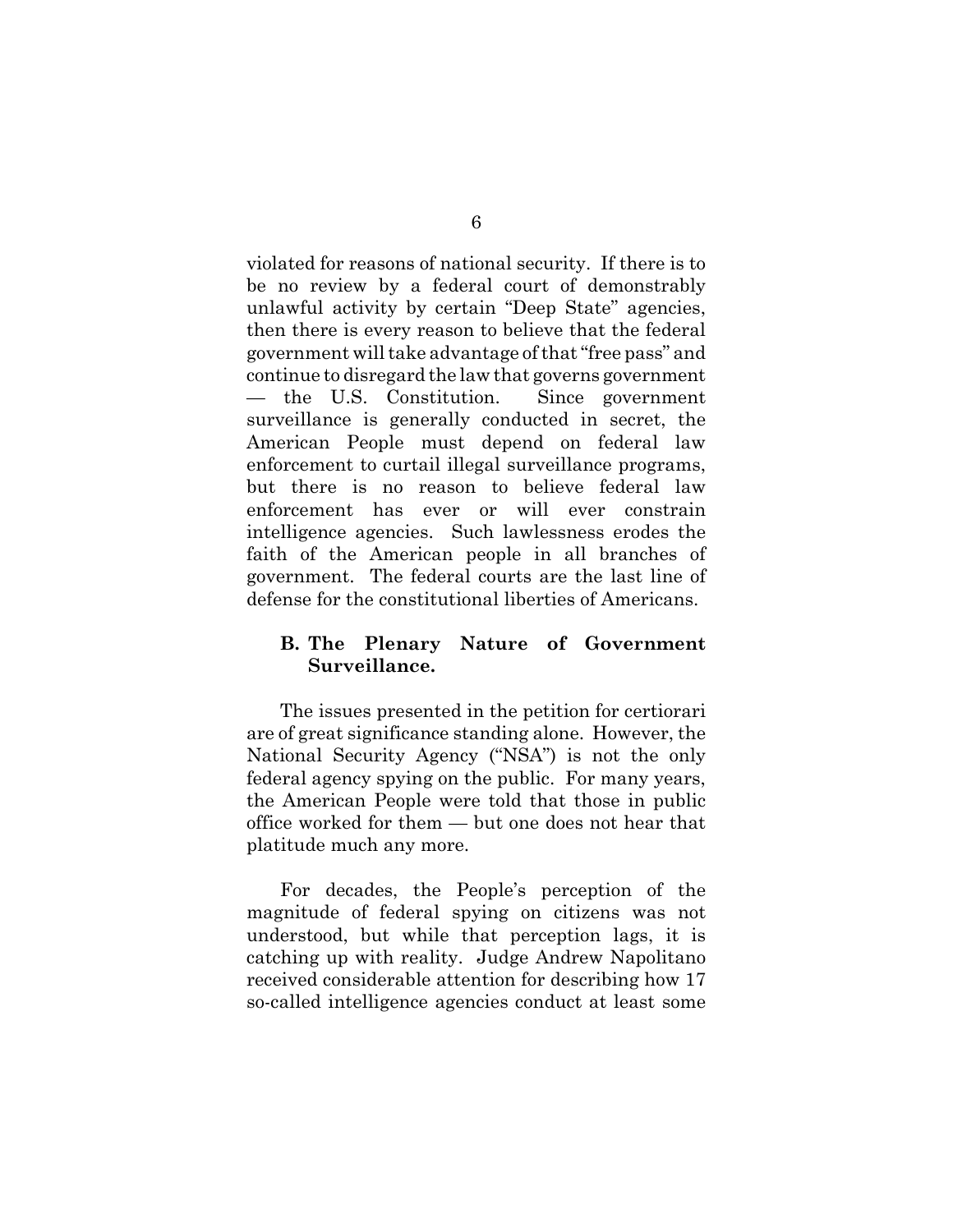spying on Americans.<sup>5</sup> Even the U.S. Postal Service is implicated. "[T]he USPS' law enforcement arm is tracking citizens' social media activity to gather data on a host of topics, including 'inflammatory' postings and planned protests, that it shares across multiple federal agencies as part of an effort called the Internet Covert Operations Program, or iCOP."6 "If the individuals they're monitoring are ... simply engaging in lawfully protected speech, even if it's odious or objectionable, then monitoring them on that basis raises serious constitutional concerns," noted Rachel Levinson-Waldman of the Brennan Center for Justice. *Id*. Even worse, the USPS is sharing the data it collects with the Department of Homeland Security ("DHS"). *Id*.

Other federal agencies find it easier to use taxpayer money to buy personal data from private companies such as cellular telephone and internet providers which collect it "consensually" from customers. In December 2020, Vox.com reported that under pressure from numerous members of Congress, the DHS was reviewing its policies for use of location data purchased from private providers.<sup>7</sup> In 2020, the

<sup>5</sup> A. Napolitano, "American government's surveillance kills freedom," *Washington Times* (Feb. 3, 2021).

<sup>6</sup> C. Field, "US Postal Service is secretly keeping tabs on Americans' social media posts as part of 'covert operations program,'" *The Blaze* (Apr. 21, 2021).

<sup>&</sup>lt;sup>7</sup> S. Morrison, "A surprising number of government agencies buy cellphone location data. Lawmakers want to know why," Vox.com (Dec. 2, 2020).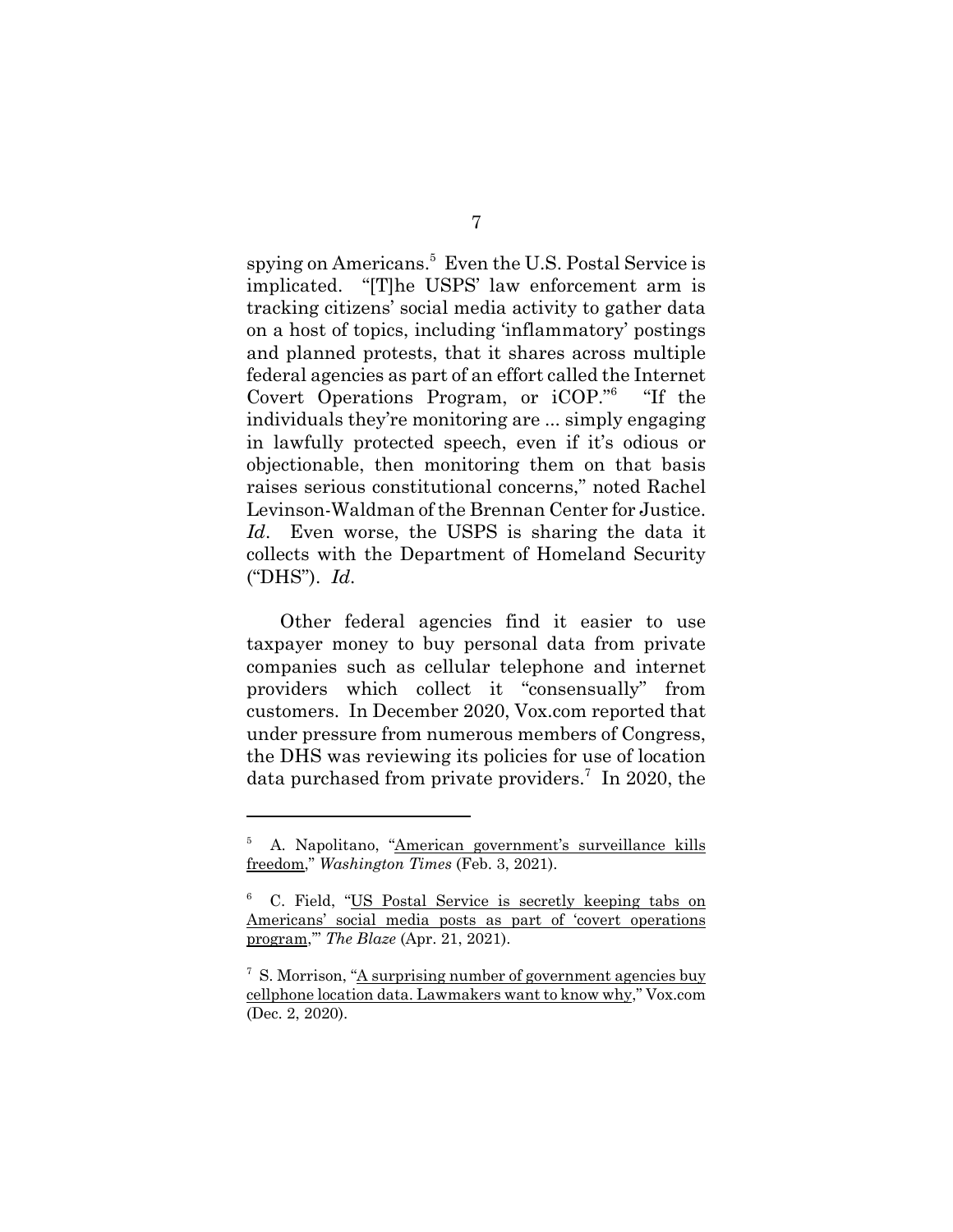House Oversight Committee sent a letter co-signed by Democrat Senators Elizabeth Warren and Ron Wyden to the private data company Venntel, announcing its investigation into "the collection and sale of sensitive mobile phone location data that reveals the precise movements of millions of American adults, teens, and even children," and seeking information about Venntel's "provision of consumer location data to federal government agencies for law enforcement purposes without a warrant and for any other purposes, including in connection with the response to the coronavirus crisis."8

#### **C. Congressional Pushback to Government Surveillance Has Little Effect.**

Senator Wyden has consistently warned of the dangers inherent in the vast collection of information about law-abiding Americans by their government. *The Blaze* reports that Wyden has accused the Pentagon of conducting warrantless searches.<sup>9</sup> The ranking Republican on the House Judiciary Committee, Rep. Jim Jordan, wrote to the Secretary of the Department of Homeland Security in August of 2021:

DHS's use of non-governmental entities to engage in this warrantless surveillance is

<sup>&</sup>lt;sup>8</sup> Rep. C. Maloney, Letter to Chris Gildea, president of Venntel (June 24, 2020).

<sup>&</sup>lt;sup>9</sup> P. Sacca, "Pentagon conducting warrantless surveillance of Americans, senator says," *The Blaze* (May 14, 2021).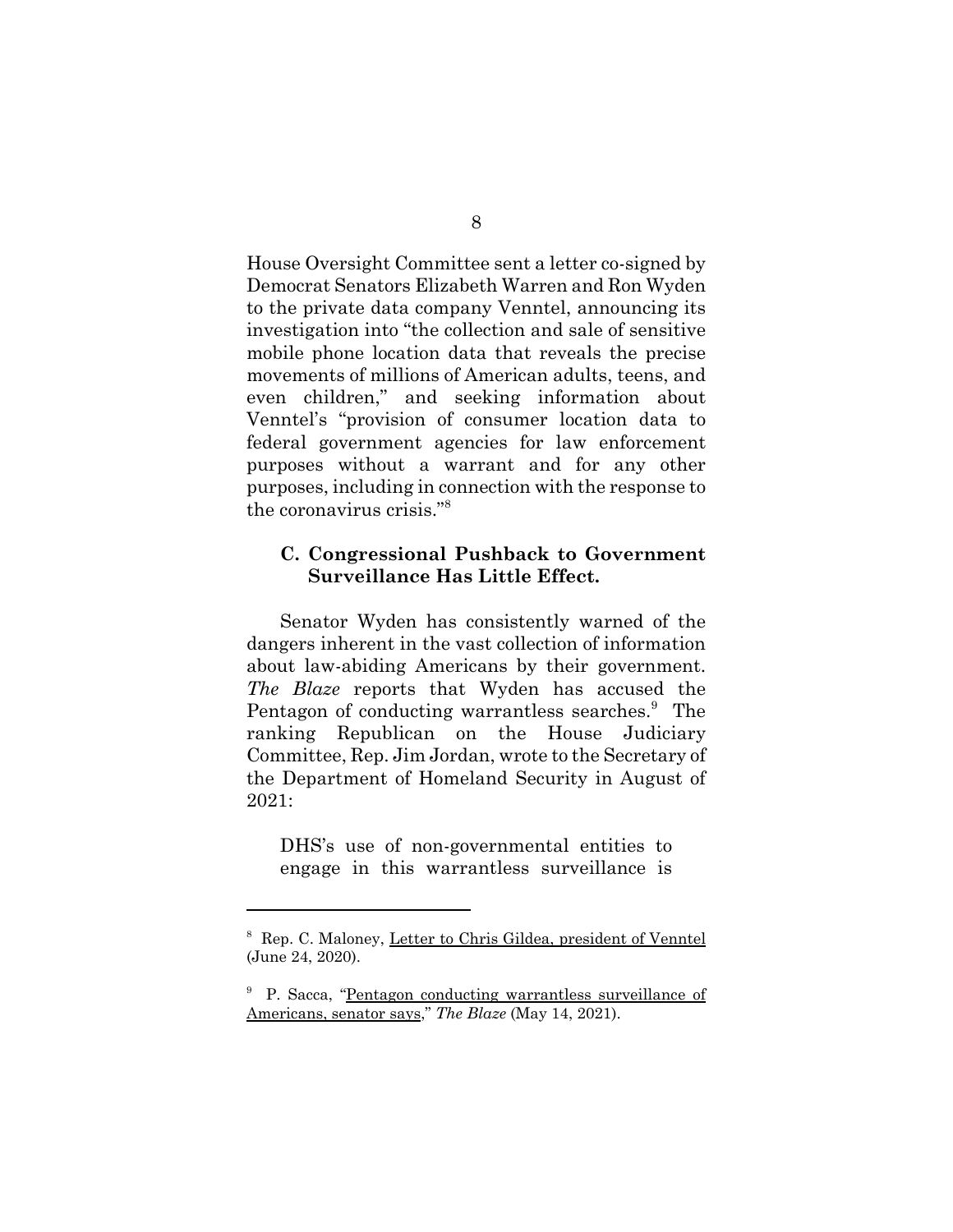reportedly designed to circumvent legal restrictions that prohibit law enforcement and intelligence agencies from spying on Americans.... [T]he Department has a history of targeting Americans for holding "suspicious views," such as being pro-Second Amendment, favoring lower levels of immigration, or opposing the use of force by police.<sup>10</sup>

Last year, CNN exposed plans by the Biden Administration to evade restrictions to monitor Americans. "The Biden administration is considering using outside firms to track" American citizens' online speech, because the:

Department of Homeland Security is limited in how it can monitor citizens online without justification and is banned from activities like assuming false identities to gain access to private messaging apps... $^{11}$ 

Citizens from both sides of the aisle have denounced Biden's plan. *The Daily Wire* reports, "Bryan Dean Wright, a Democrat and former CIA officer, wrote: 'Joe Biden wants to "partner" with the private sector to conduct surveillance because the Govt can't do it

<sup>10</sup> Rep. J. Jordan, Letter to Alejandro Mayorkas, Secretary, Department of Homeland Security (Aug. 18, 2021).

 $11$  Z. Cohen and K. B. Williams, "Biden team may partner with private firms to monitor extremist chatter online," *CNN* (May 3, 2021).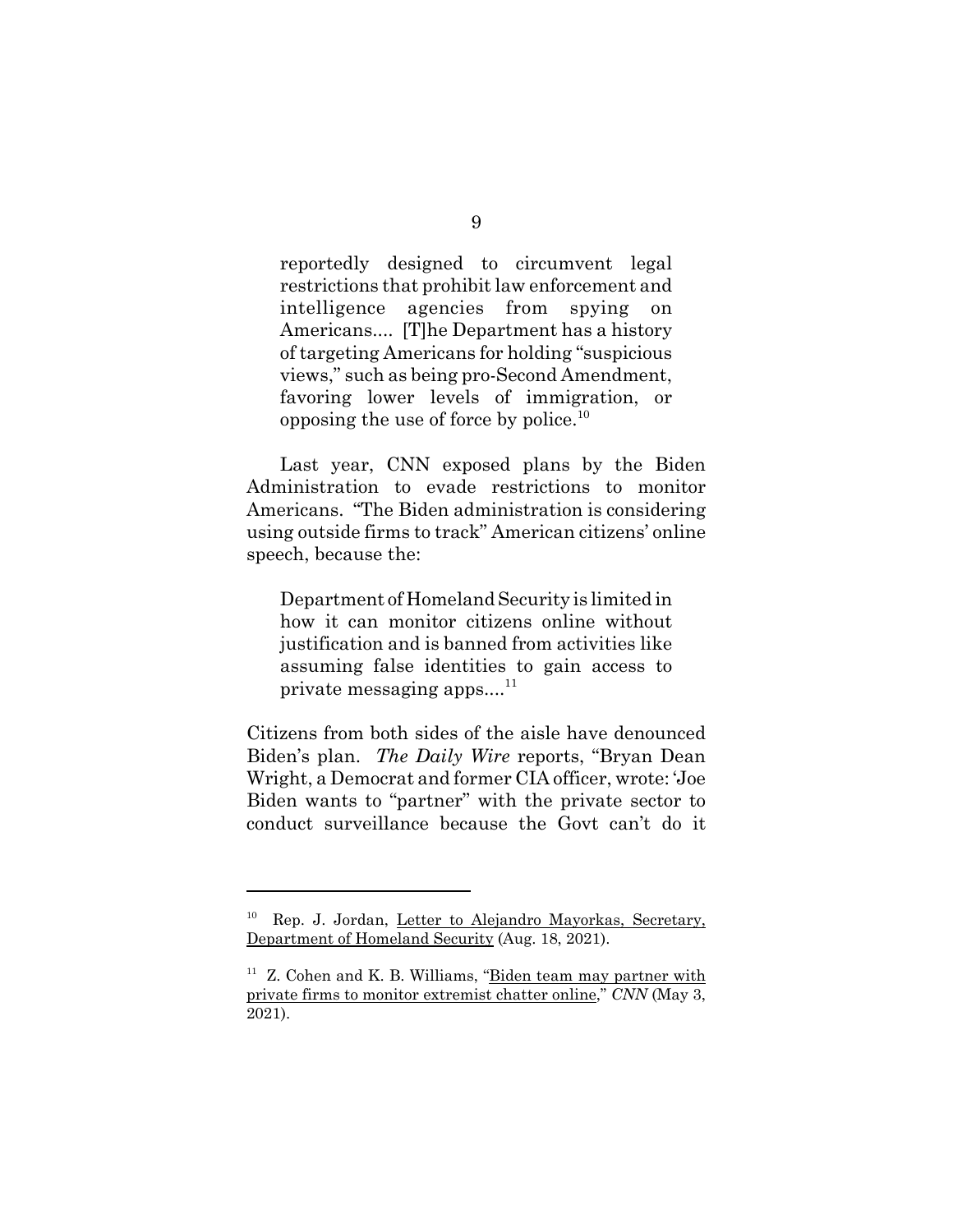without a warrant or ongoing investigation. This is monstrous.'"12

"Former Trump chief of staff Mark Meadows responded: 'They spied on Donald Trump's presidential campaign and skated by with no consequences… and now they want to spy on you too. This is a chilling, terrible idea that should be roundly rejected.'" *Id*. It was widely reported that then President-elect Trump moved his transition headquarters to Trump National Gold Club in Bedminster, New Jersey, after being advised on November 17, 2016, by NSA head Admiral Mike Rogers, that he was under government surveillance.<sup>13</sup> Immediately thereafter, Director of National Intelligence James Clapper and Defense Secretary Ash Carter recommended the removal of Admiral Rogers from his NSA post. *Id*.

### **D. Intelligence Agencies Fail to Comply with Limits.**

Numerous news outlets have reported that federal agencies have repeatedly failed to follow even their own policies to provide even the most limited protections for civil liberties. CNN recently reported that "[t]he National Security Agency failed to follow

<sup>&</sup>lt;sup>12</sup> R. Saavedra, "CNN: Biden Admin Considering Using Private Firms To Conduct Warrantless Surveillance Of U.S. Citizens," *Daily Wire* (May 3, 2021).

<sup>13 &</sup>quot;Who is Adm. Mike Rogers? Unsung 'hero' alerted President Trump to illegal spying," *WorldTribune* (May 1, 2019).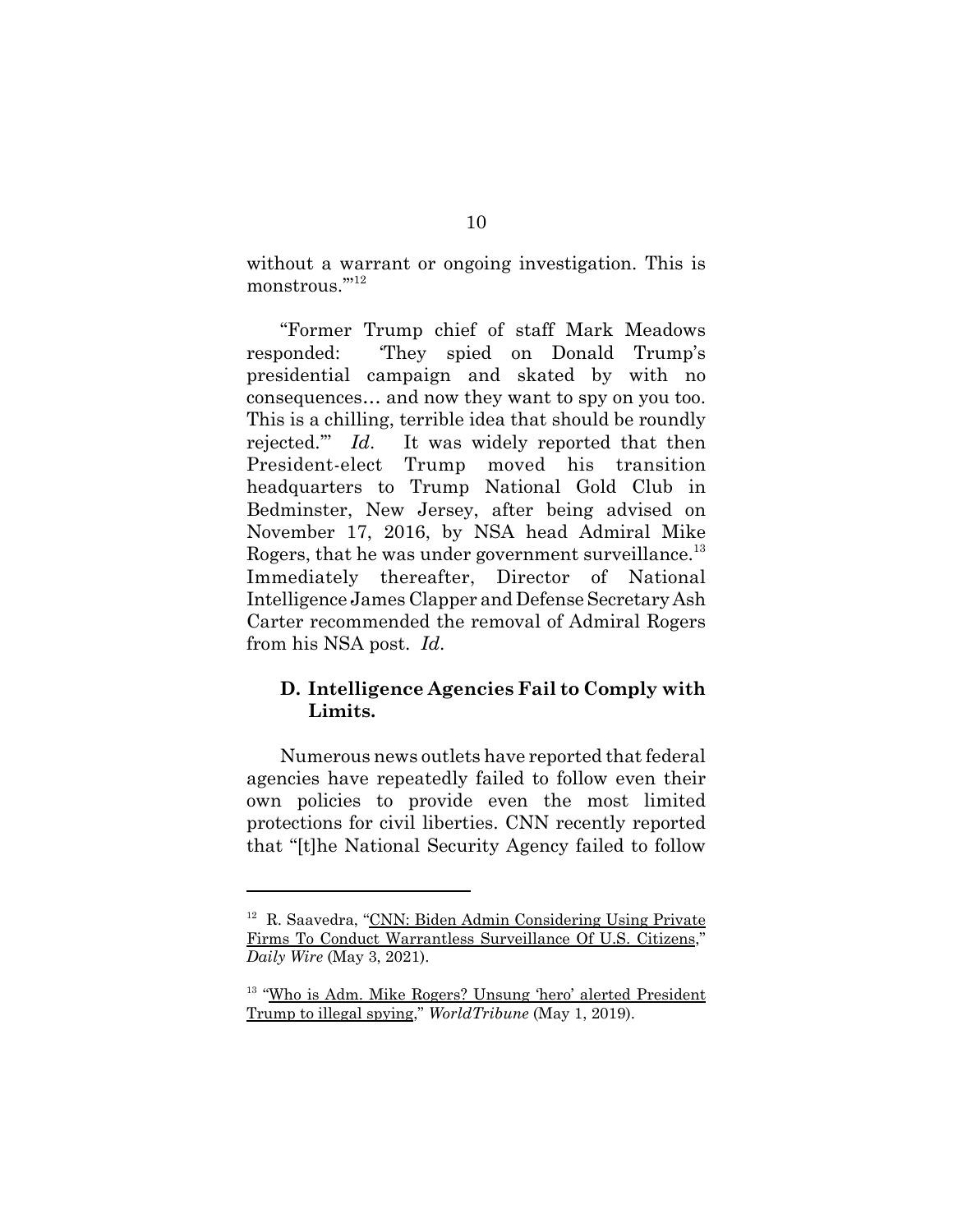both court-approved and internal procedures designed to prevent officials from .... inappropriately monitor[ing] Americans' communications, the NSA inspector general found in a semi-annual report...."<sup>14</sup> The failures are widespread across multiple intelligence agencies, CNN further noted. "A redacted ruling by the Foreign Intelligence Surveillance Court ["FISC"] made public in 2021 revealed that between mid-2019 and early 2020, FBI personnel had searched for Americans' emails and other communications without proper justification — at least the third series of FBI breaches revealed by the court in the past several years." *Id*.

The *Washington Examiner* reports, "[Justice Department] Inspector General Michael Horowitz released a report in December that criticized the Justice Department and the FBI for at least 17 'significant errors and omissions'" involving submission of surveillance information of American citizens to the Foreign Intelligence Surveillance Court for approval of further surveillance.<sup>15</sup>

*The Blaze* reported, "[a] chief judge on the Foreign Intelligence Surveillance Court accused the FBI of providing false information and withholding essential details on four applications for authority to surveil....

 $14$  K. B. Lillis, "NSA watchdog finds 'concerns' with searches of Americans' communications," *CNN* (Jan. 31, 2022).

<sup>&</sup>lt;sup>15</sup> J. Dunleavy, "No FISA reauthorization until John Durham investigation is done, GOP letter led by Jim Jordan says," *Washington Examiner* (June 17, 2020).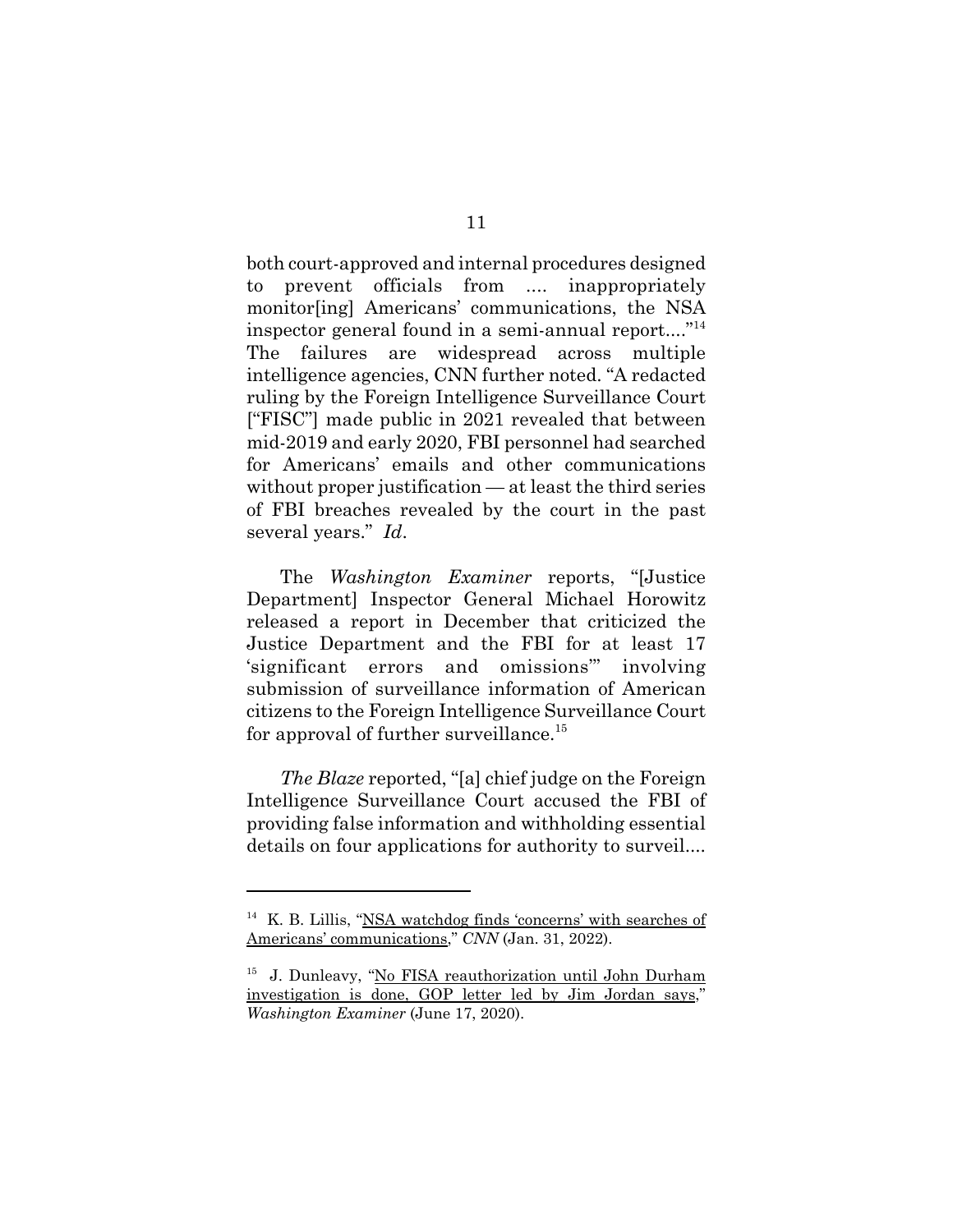Presiding FISA Judge Rosemary Collyer issued a scathing rebuke over the FBI's 'misconduct and its implications' and ordered the bureau to overhaul its surveillance application process."<sup>16</sup> According to an NBC News report, Judge Collyer stated that the FBI's actions were "'antithetical to the heightened duty of candor'" required by the FISA law, and that the lack of candor "'calls into question whether information contained in other FBI applications is reliable."<sup>17</sup>

## **II. DEEP STATE SURVEILLANCE OF GOVERNMENT OFFICIALS CAN COMPROMISE THEIR EXERCISE OF INDEPENDENT JUDGMENT.**

The NSA's constant surveillance of the American People who, at least at the founding of our country, were deemed America's true sovereigns,<sup>18</sup> presents a serious and continuing threat to the survival of the American republic. However, "Deep State" surveillance of federal and state government officials can undermine the integrity of the Republic in even more dramatic and immediate ways. Total surveillance can enable Deep State operatives to

<sup>&</sup>lt;sup>16</sup> "FISA court rebukes FBI for falsifying applications to surveil Trump campaign, Glenn Beck asks 'Is that enough?'," *The Blaze* (Dec. 18, 2019).

<sup>&</sup>lt;sup>17</sup> P. Williams, "Secret FISA court issues highly unusual public rebuke of FBI for mistakes," *NBC News* (Dec. 17, 2019).

<sup>18</sup> *See generally*, C. Fritz, American Sovereigns: The People and America's Constitutional Tradition Before the Civil War (Cambridge University Press: 2007).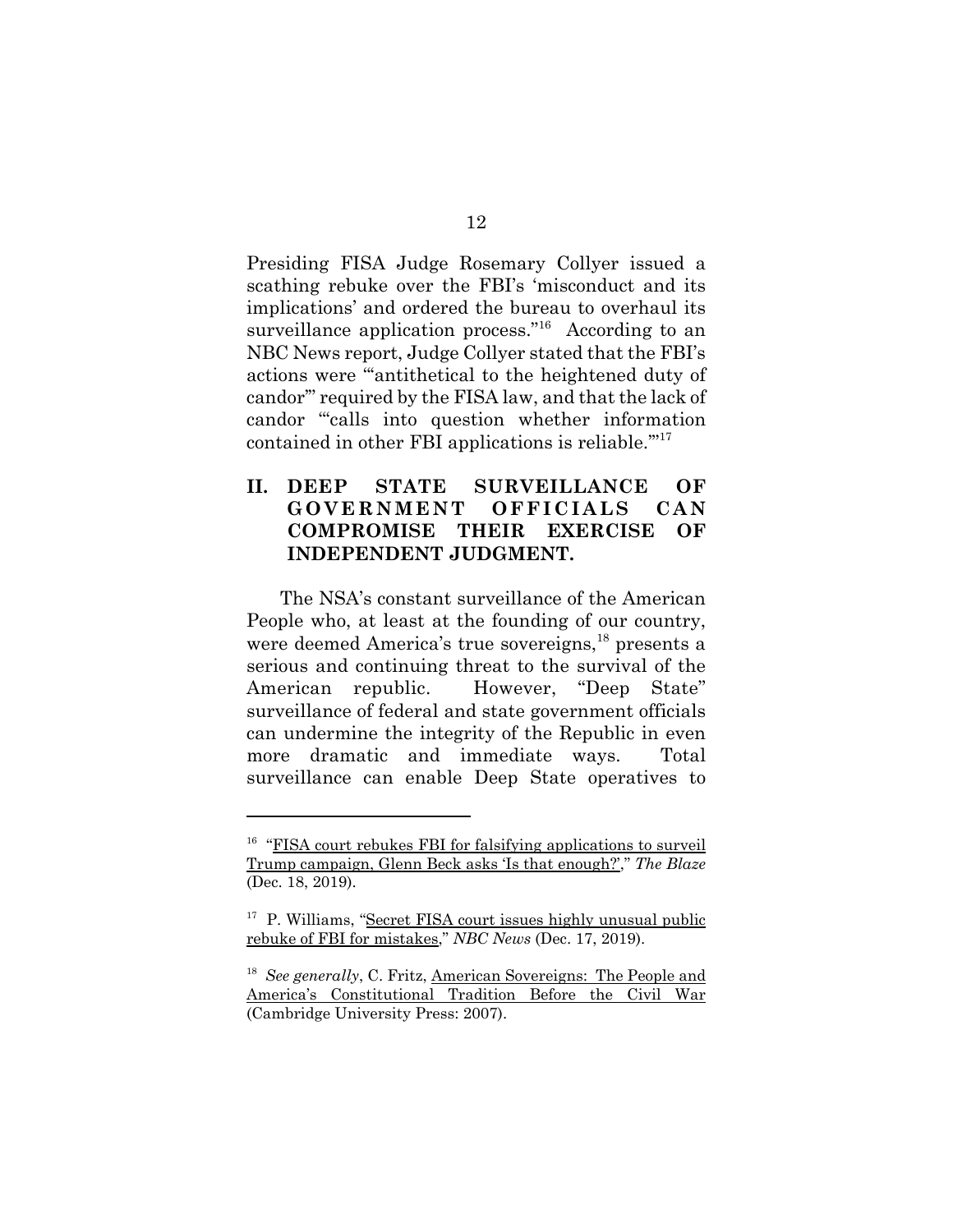exercise control over all levers of government power at all levels, federal and state — and in all branches, legislative, executive (including regulatory), and even judicial.

#### **A. The Strange Case of Judge Vaughn Walker.**

In response to revelations in the press, beginning in December 2005, multiple actions were filed in federal court challenging NSA programs involving warrantless electronic surveillance of telephone and email telecommunications of Americans. The first federal judge to rule on such a challenge was Judge Vaughn R. Walker of the U.S. District Court for the Northern District of California. On January 21, 2010, Judge Walker issued an order dismissing the complaint. *Jewel v. NSA*, 2010 U.S. Dist. LEXIS 5110 (Jan. 21, 2010). Judge Walker explained:

the court has determined that neither group of plaintiffs/purported class representatives has alleged an injury that is sufficiently particular to those plaintiffs or to a distinct group to which those plaintiffs belong; rather, the harm alleged is a generalized grievance shared in substantially equal measure by all or a large class of citizens. [*Id*. at \*3.]

In other words, Judge Walker ruled that because millions of Americans were being surveilled by the NSA, no subset of plaintiffs had standing to challenge that surveillance. The remarkable but unspoken consequence of this ruling is that if everyone is being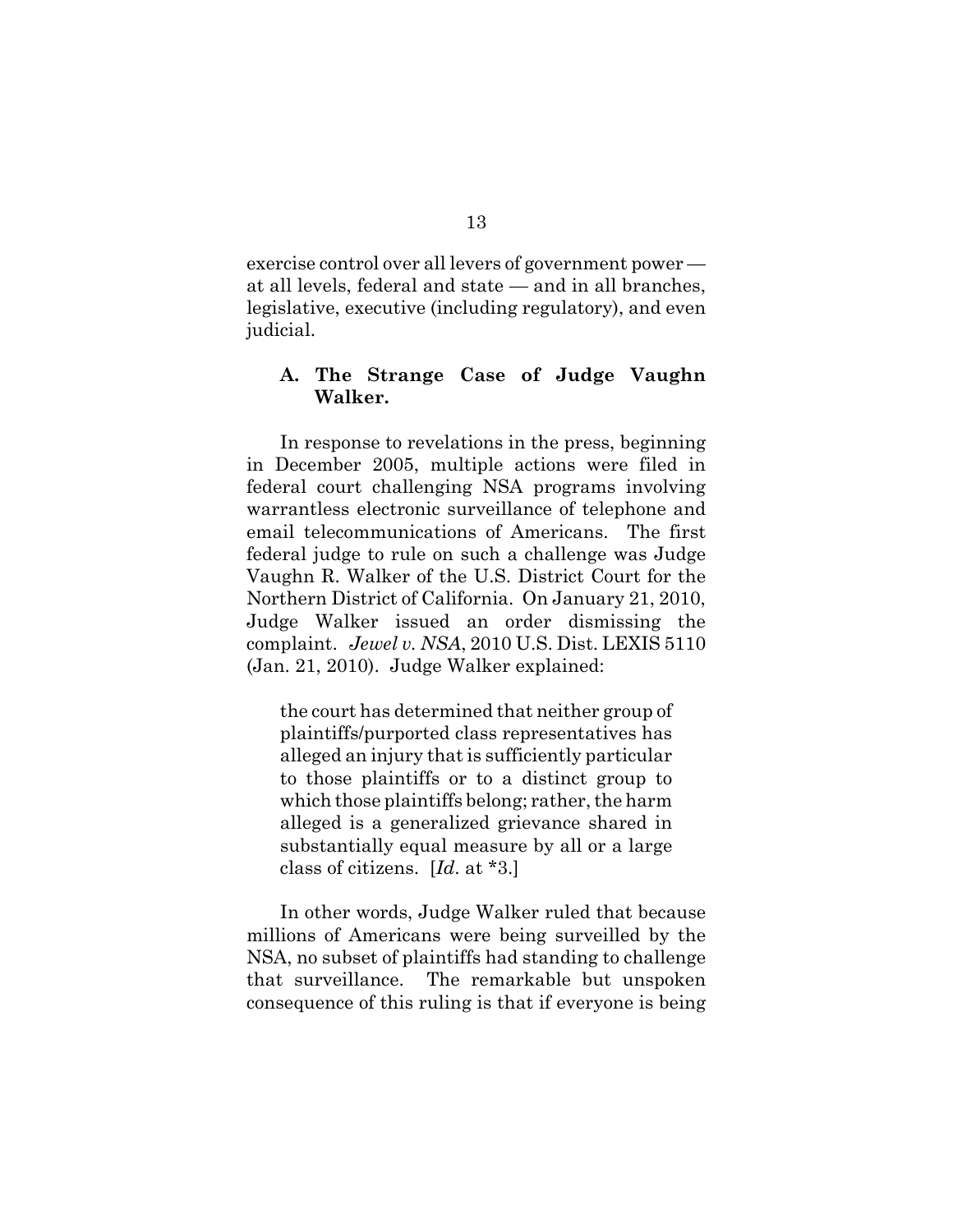surveilled in violation of the Fourth Amendment, federal courts may not intervene to protect the property and privacy rights of all the people. The district court allowed a highly technical interpretation of the rules of standing to allow it to avoid resolving a true case or controversy between the surveilled and the surveillor. Judge Walker's decision was reversed by the Ninth Circuit in *Jewel v. NSA*, 673 F.3d 902 (9th Cir. 2011), but it set in motion a pattern of delay that has now required the plaintiffs to persevere for more than a decade of litigation.

For the People to have any confidence in the integrity of rulings by federal judges on such matters, they must believe that the judges are acting independently of undo influence from any source. When the potential source of undo influence is one of the parties before the court, the danger of losing public support is even greater.

Judge Walker was appointed to the district court for the Northern District of California by President George H.W. Bush in 1989. He was serving as Chief Judge of that court when he issued his opinion in *Jewel*. On September 29, 2010, Judge Walker announced he would retire at the end of 2010. On April 6, 2011, shortly after retiring, Judge Walker revealed for the first time, that he was homosexual and had been in a long-term relationship with a male physician.19 Perhaps his most notable decision was issued in August 2010, finding that Proposition  $8 -$ 

<sup>19</sup> C. Geidner, "Prop 8 Judge Walker, Now Retired, Tells Reporters He's Gay," *MetroWeekly* (April 6, 2011).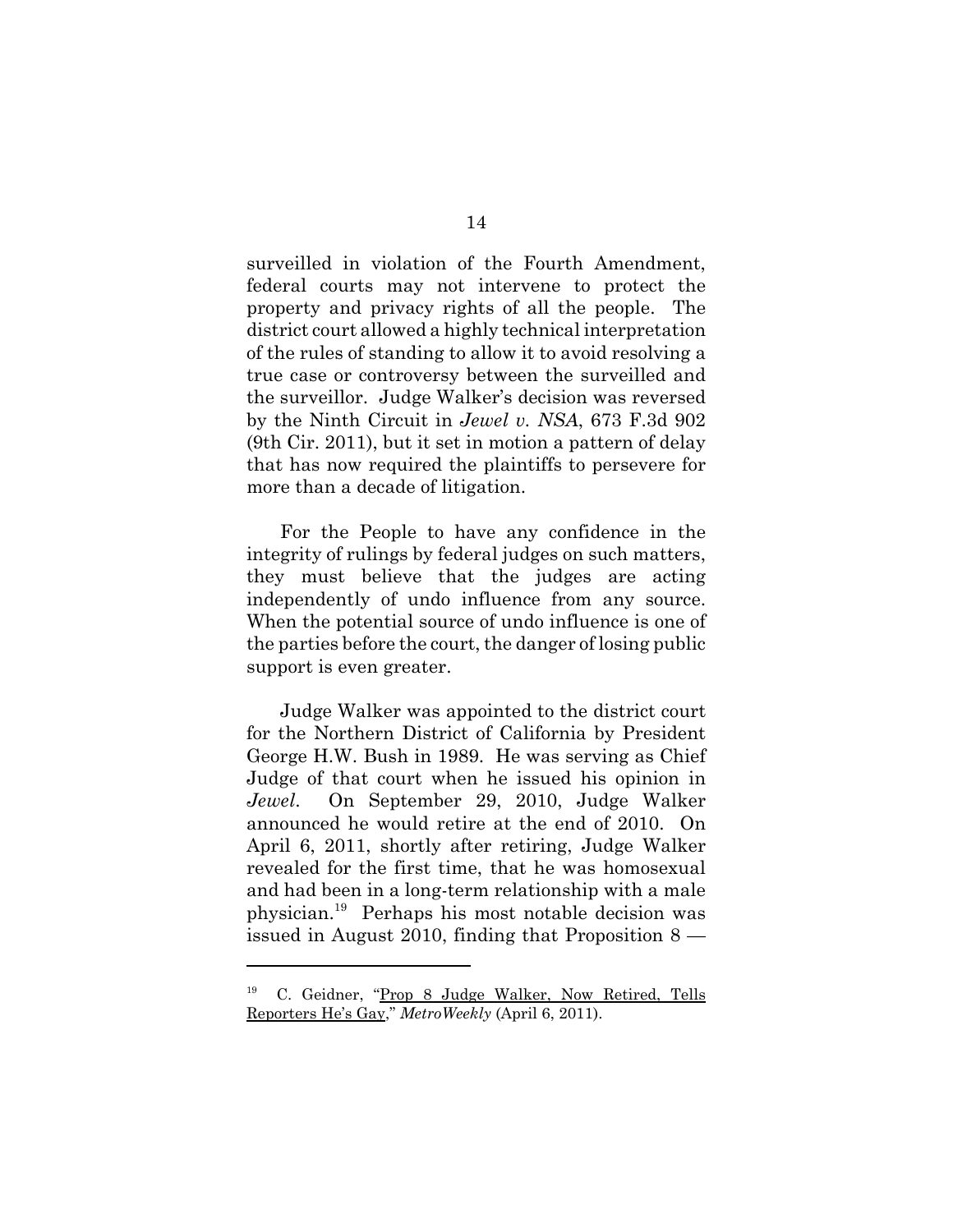the California ballot proposition which amended the state constitution to ban same-sex marriage — was unconstitutional. *Perry v. Schwarzenegger*, 704 F. Supp. 2d 921 (N.D.CA 2010).

Judge Walker may well have dismissed the challenge to NSA surveillance based on an exercise of his independent legal judgment, but there is every reason to wonder whether his judgment was affected by his closeted homosexual status. In deciding the *Jewel* case, Judge Walker would have known that the NSA (the defendant in the case) had total access to his private communications which likely would have revealed his sexual orientation which he worked hard to conceal. Could that realization have affected his judgment or that of any other judge? $2^{20}$ 

For the Deep State to influence government officials, no direct threat is even required. The fact that the official knows that the Deep State has compromising information can be enough to keep that official from doing his duty. How many members of the House and Senate Intelligence Committee, which are entrusted with the responsibility to oversee parts of the Deep State, are paralyzed by the risk, or threat, of secrets about their lives which could influence their electibility being exposed? Only occasionally will members of Congress act to protect the people, such as when Senators Ron Wyden and Martin Heinrich

 $20$  If he had ruled against the NSA and his secret life had been exposed, would he have been able to preside over *Hollingsworth v. Perry*, which enabled him to mandate same-sex marriage — a status that he might have wanted for himself?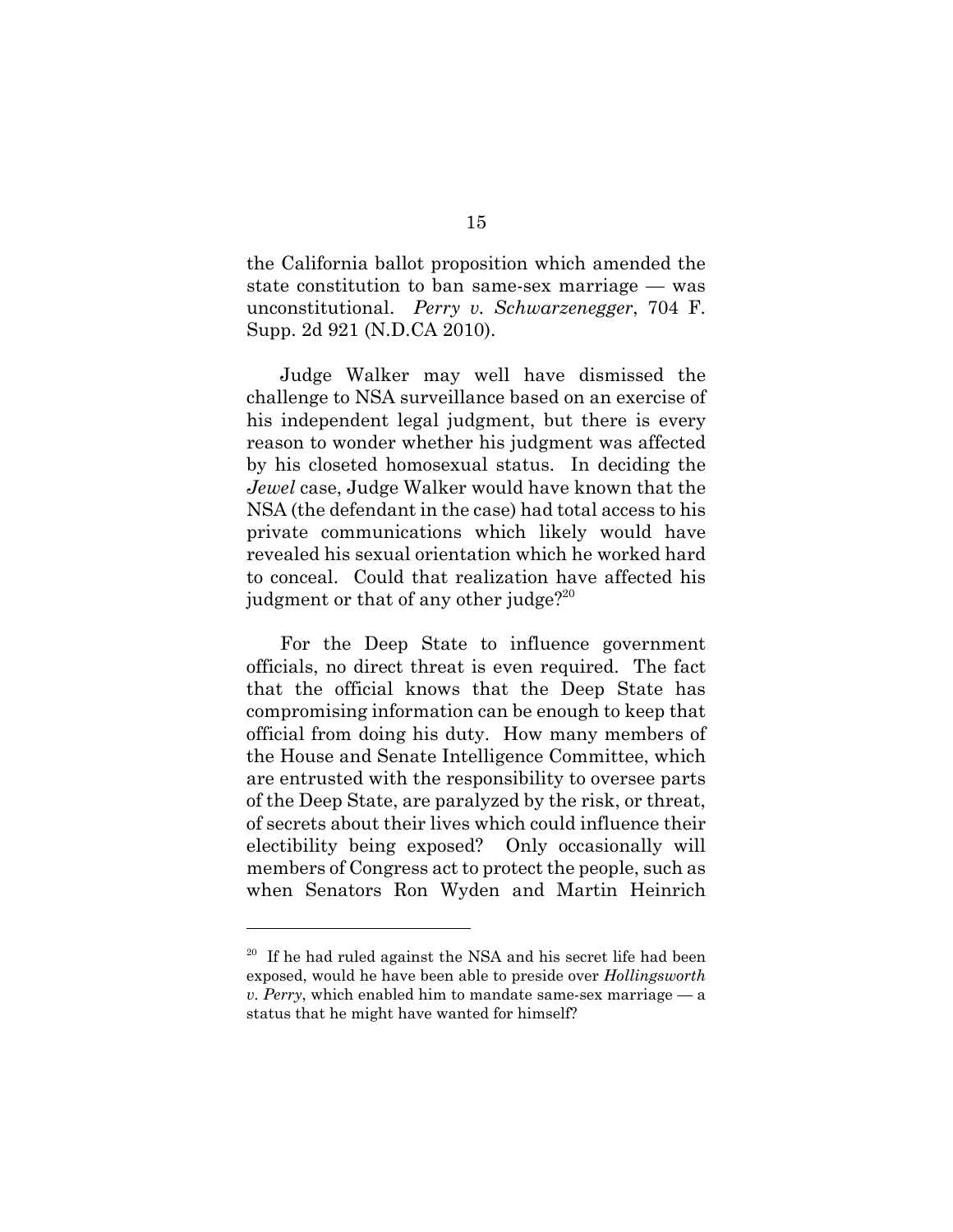challenged a CIA data collection program on the American People. When challenged, Deep State operatives feel authorized to obfuscate, misdirect, and even under oath — to protect themselves — without any adverse consequence to themselves or their agency. For example:

In 2013, Wyden asked then-Director of National Intelligence James Clapper if the NSA collected "any type of data at all on millions or hundreds of millions of Americans." Clapper responded, "No."

Former systems administrator Edward Snowden later that year revealed the NSA's access to bulk data through U.S. internet companies and hundreds of millions of call records from telecommunications providers. Those revelations sparked worldwide controversy and new legislation in Congress.

Clapper would later apologize in a letter to the Senate Intelligence Committee. $21$ 

### **B. A Long Tradition of Deep State Spying on Government Officials.**

Ronald Kessler's book, The Secrets of the FBI, details Director J. Edgar Hoover's special Official and Confidential files on elected and appointed government officials kept in his office. An article in *The Daily Beast* explains how these files were used:

<sup>&</sup>lt;sup>21</sup> Associated Press, "Senators on Intelligence Committee say that CIA secretly collects Americans' data," *Bangor Daily News* (Feb. 10, 2022).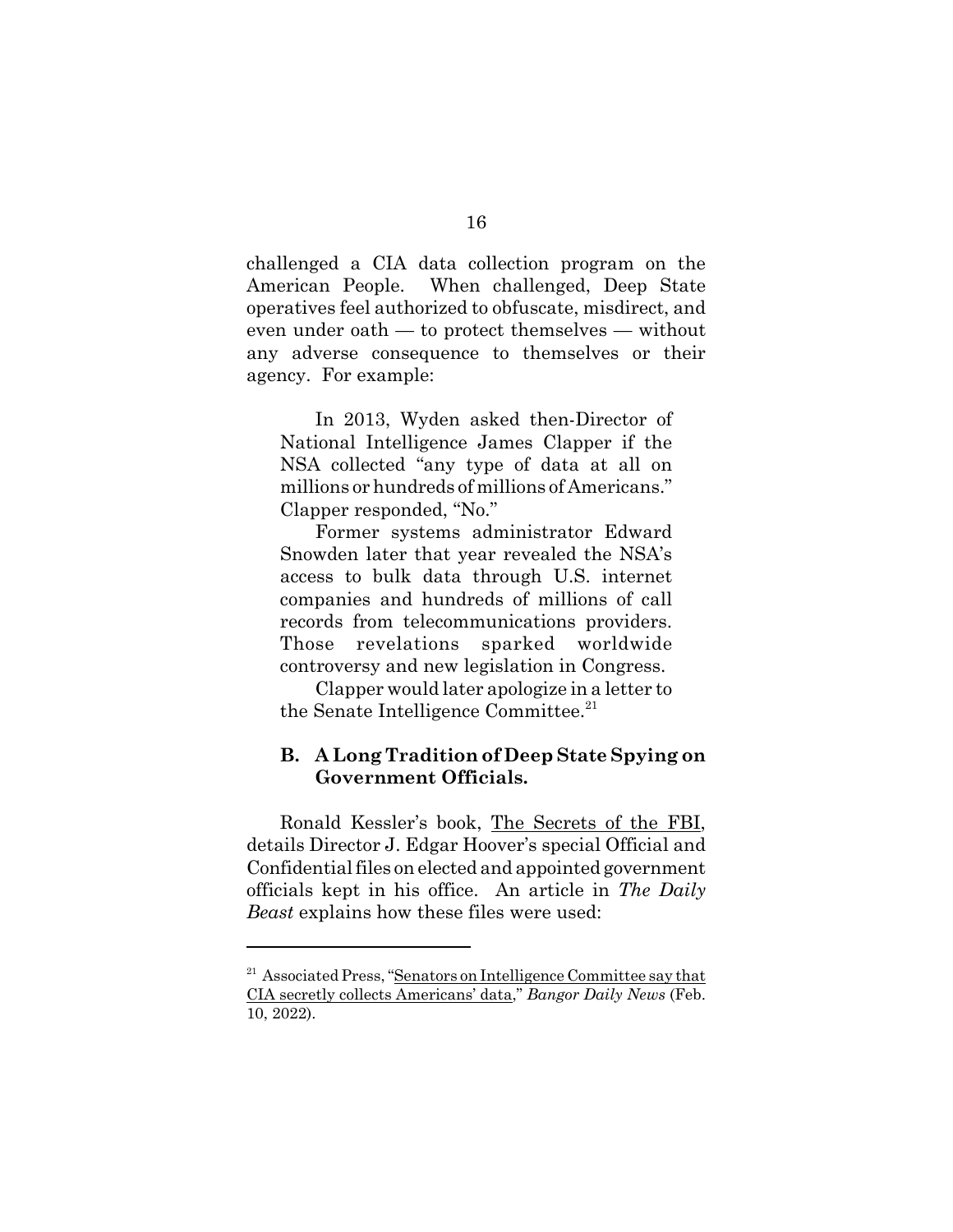"The moment [Hoover] would get something on a senator," said William Sullivan, who became the number three official in the bureau under Hoover, "he'd send one of the errand boys up and advise the senator that **'we're in the course of an investigation, and we by chance happened to come up with this data on your daughter. But we wanted you to know this.** We realize you'd want to know it.' Well ...what does that tell the senator? From that time on, the senator's right in his pocket."...

"He [Hoover] would send someone over on a very confidential basis," Heim said. As an example, if the Metropolitan Police in Washington had picked up evidence of homosexuality, "he [Hoover] would have him say, **'This activity is known by the Metropolitan Police Department and some of our informants, and it is in your best interests to know this.'** But nobody has ever claimed to have been blackmailed. You can deduce what you want from that." [R. Kessler, "FBI Director Hoover's Dirty Files: Excerpt from Ronald Kessler's 'The Secrets of the FBI,'" *Daily Beast* (July 13, 2017) (emphasis added).]

In 2006, ABC News reported that the George W. Bush administration reportedly used intelligence surveillance to entrap Democrat Rep. Jane Harman (D-CA) into supporting continuation of the Bush administration's surveillance program.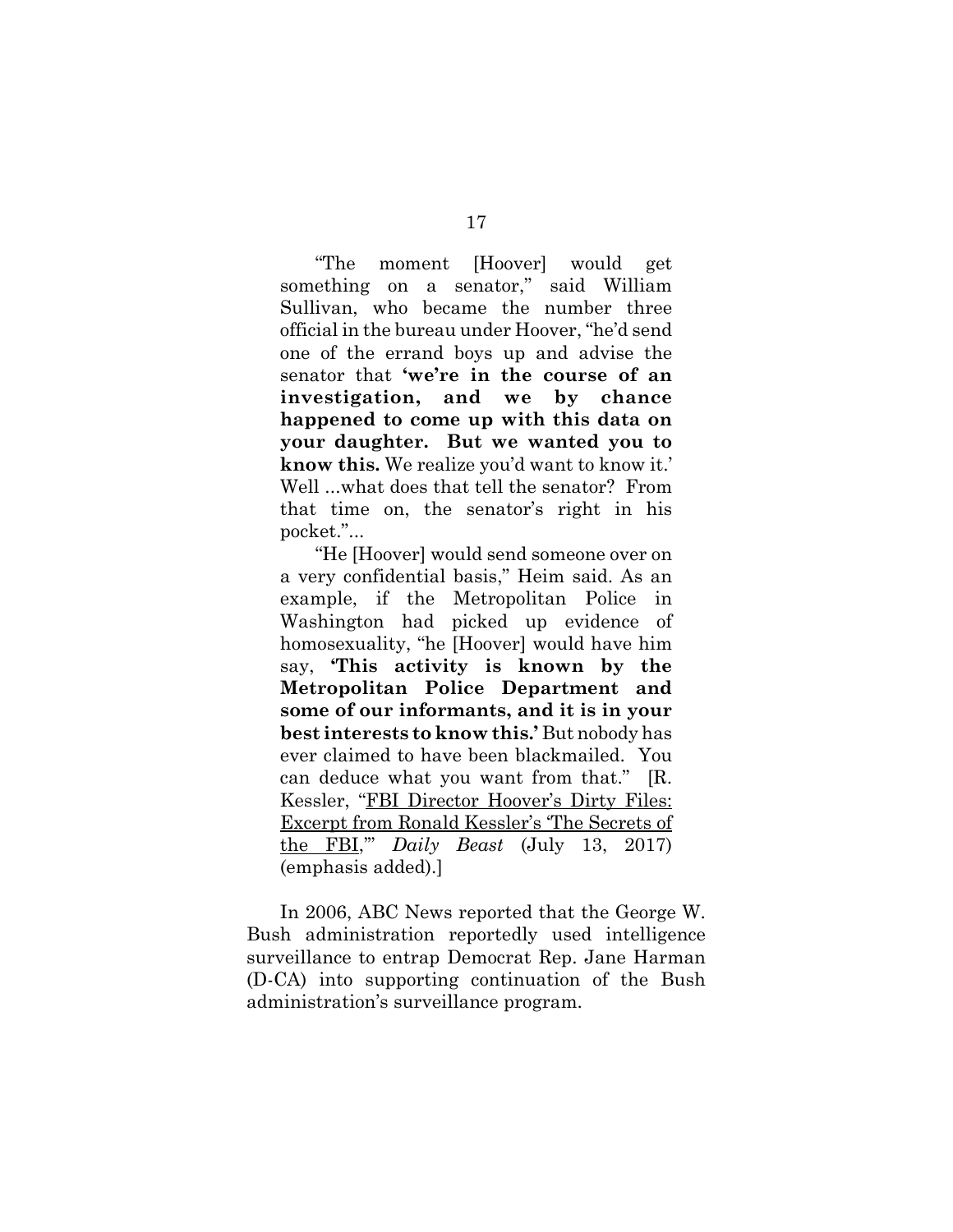Sources told [Congressional Quarterly] **the NSA had taped senior House intelligence committee member** Jane Harman (D-CA) promising an unnamed person she would intervene with the Bush administration to be lenient with a couple of pro-Israel lobbyists suspected of spying for Israel, in exchange for supporting her ill-fated bid to become chair of the intelligence committee.

[T]hen-AG Alberto Gonzales blocked the FBI from probing the matter, because he "needed Jane" as a vocal supporter of the NSA's warrantless wiretapping program. According to the story, Gonzales believed Harman had helped convince the New York Times to delay publishing details of the program back in  $2004.<sup>22</sup>$ 

From the era of Hoover to the circumstances existing today as described by Senator Charles Schumer, information collected by the "Deep State" can and has been used to intimidate and control those in positions of power. Perhaps this is the dominant reason why lawbreakers at the highest levels of government are almost never investigated, charged or punished no matter what they do.

 $22$  J. Rood, "Capital Quiet Amid Spy Flap," ABC News (April 20, 2009).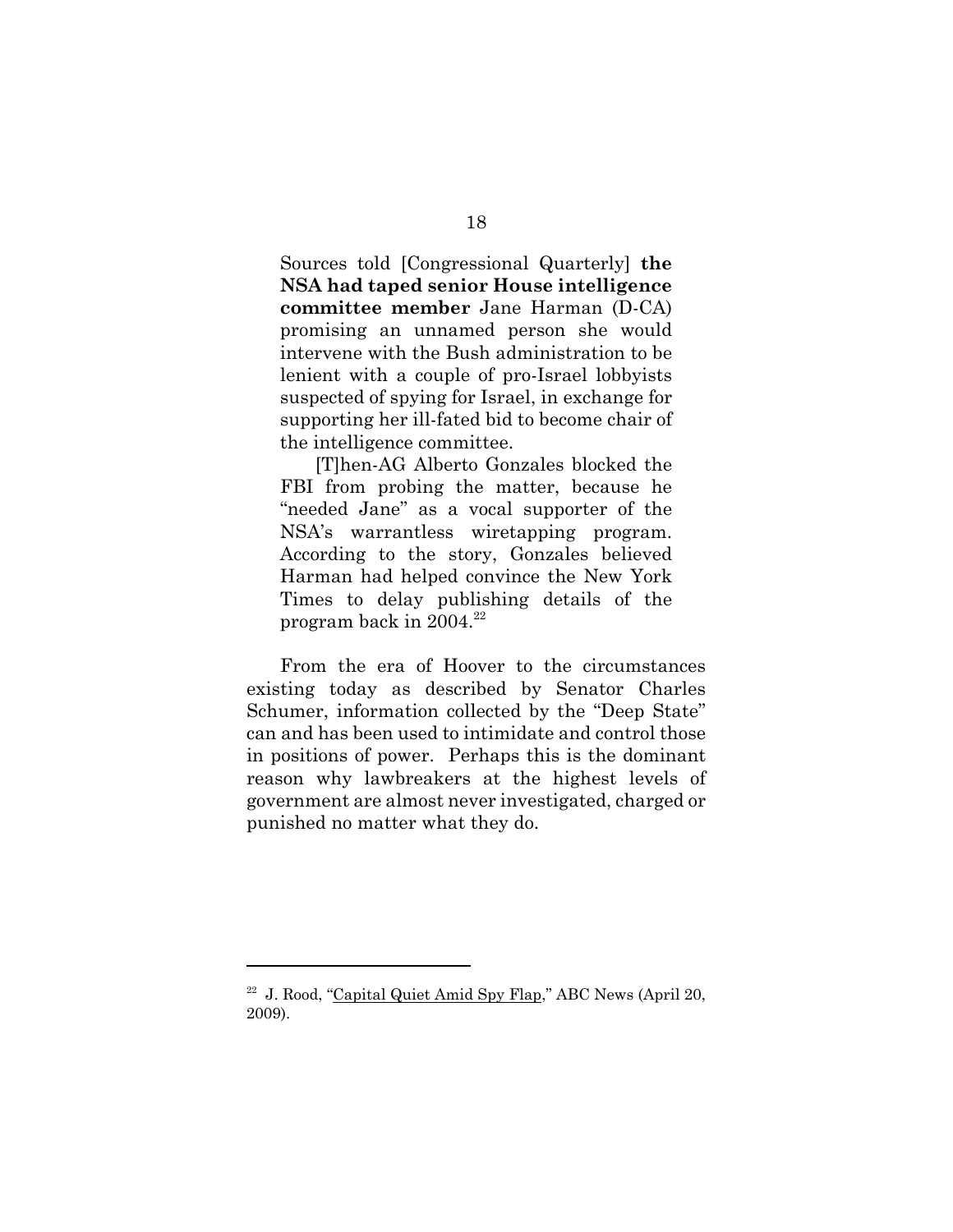#### **C. The Deep State's Trump-Russia Collusion Fraud.**

The Deep State has the ability to target candidates for the Presidency and even the President of the United States. Responding to evidence of such activities, on September 21, 2021, an op-ed in the *Wall Street Journal* rang out with the call: "Abolish the FBI."<sup>23</sup> That publication is not known for taking extreme views. The spark that led to this commentary was special counsel John Durham's indictment of "Michael Sussmann, then a lawyer for the Democratlinked firm Perkins Coie":

In delivering to the FBI fanciful evidence of Trump-Russia collusion a few weeks before the 2016 election, Mr. Sussmann is alleged to have lied to the FBI's chief lawyer, James Baker, claiming he was acting on his own behalf and not as a paid agent of the Clinton campaign....

Mr. Durham provides ample reason in his own indictment for why the FBI would have known exactly whom Mr. Sussmann was working for. If Mr. Sussmann didn't lie at the time, Mr. Baker may have lied since about what transpired between him and Mr. Sussmann. Either way, we are free to suspect the FBI would have found it useful to be protected from inconvenient knowledge about the Clinton campaign's role. The same FBI then was busy ignoring the political

<sup>&</sup>lt;sup>23</sup> H. Jenkins, Jr., "Abolish the FBI," *Wall Street Journal* (Sept. 21, 2021).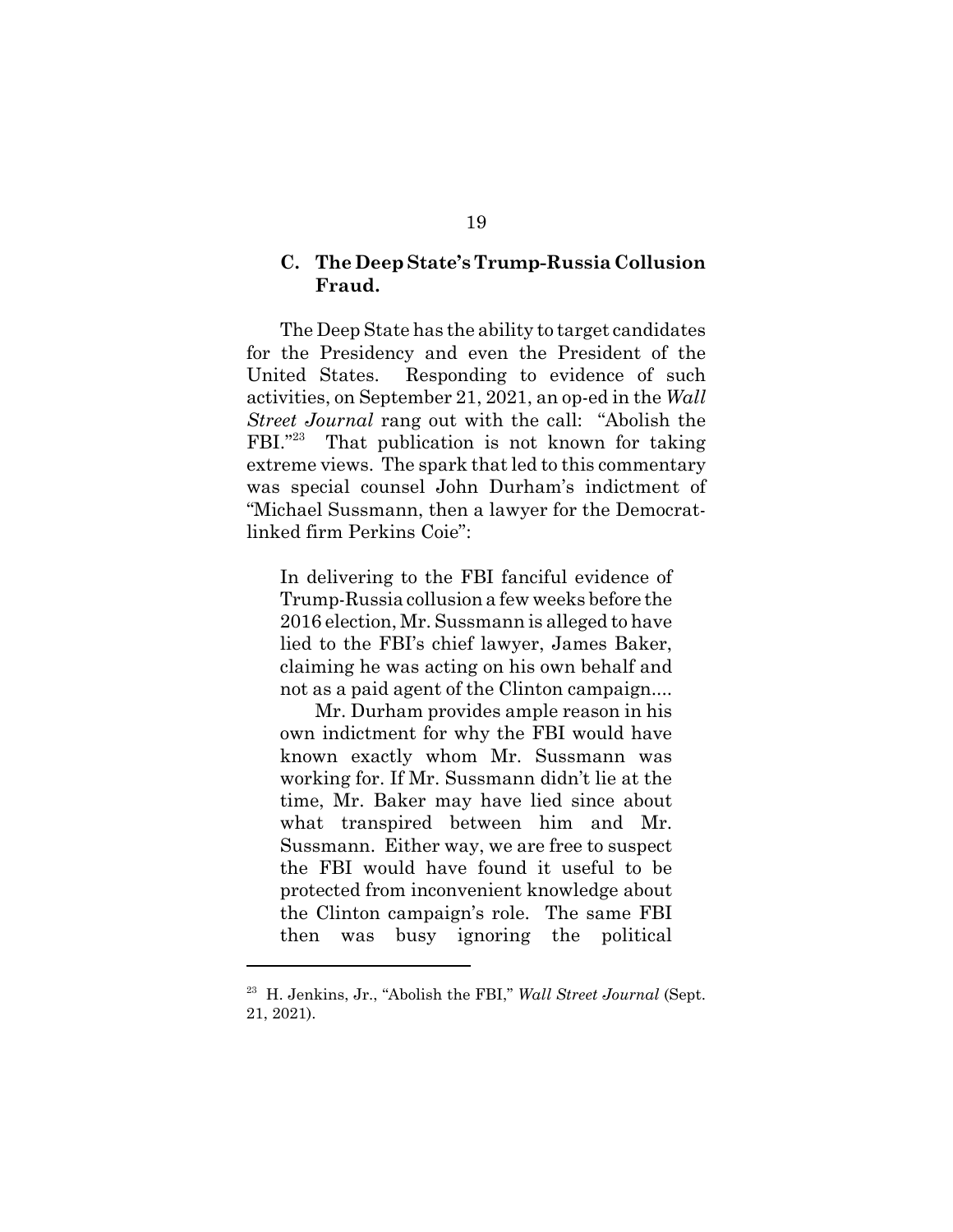antecedents of the Steele dossier, also financed by Mr. Sussmann's law firm on behalf of the Clinton campaign, information that the FBI would shortly withhold from a surveillance court in pursuit of a warrant to spy on Trump pilot fish Carter Page.

In a sane country, the FBI's efforts to change the outcome of the 2016 Presidential Campaign would have already led to efforts to rein in, restructure, or abolish that agency. But it hasn't — raising the question "why?" Perhaps the reason why neither Congress, nor most of the Judiciary, nor any other Administration except that of President Trump, has confronted the FBI or the Intelligence Community is well-explained by U.S. Senate Majority Leader Chuck Schumer to Rachel Maddow:

 "Let me tell you: you take on the Intelligence Community — they have six ways from Sunday of getting back at ya."24

The final comments of Senator Schumer in that interview have been largely ignored, but in light of what is now known about the fraudulent foundations of the Trump-Russia hoax, they are revealing:

From what I am told, they [the Intelligence Community] are very upset with how [President Trump] has treated them and talked about them. And we need the

<sup>&</sup>lt;sup>24</sup> "Schumer Warns Trump: Intel Community Has Many Ways to 'Get Back at You,'" *The Rachel Maddow Show* (Sept. 26, 2019).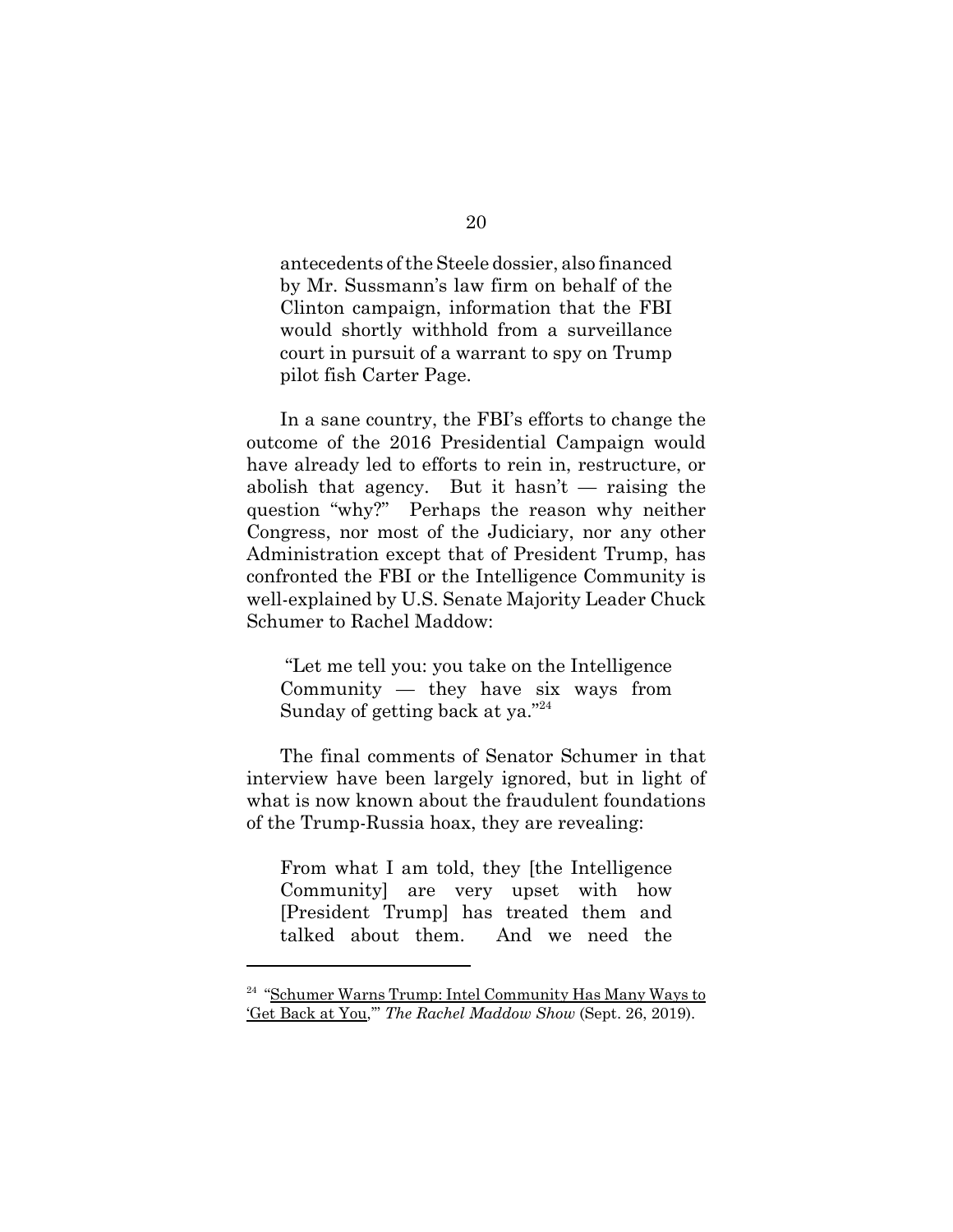Intelligence Community ... look at the Russian hacking, without the Intelligence Community we wouldn't have discovered it.... [*Id.* (emphasis added).]

### **III. A GOVERNMENT WHICH BELIEVES IT HAS A DUTY TO PREVENT WRONGDOING MUST CREATE A SURVEILLANCE STATE.**

The Petition for Certiorari explains that, after the terrorist attacks on September 11, 2001, "our government instituted an unprecedented regime of domestic mass surveillance, seizing and searching the communications and communications records of hundreds of millions of Americans whom the government suspects of nothing." Pet. Cert. at 18. Although Deep State surveillance of Americans by the NSA and other agencies existed long before the turn of the century, it certainly was put on steroids after 9/11. *Time* magazine explained how fears of terrorism directly led the federal government to monitor Americans: "As the War on Terror began, so too did the increase of the U.S. government's surveillance of its own citizens."25

The very language "War on Terror" is so vague that it readily leads to mischief. What is the goal of such a war? Who is it against? When does such a war end? The basic purpose of government is "for the punishment of evildoers, and for the praise of them that do well." 1 Peter 2:14 (KJV). That basic purpose

<sup>25</sup> M. Carlisle, "How 9/11 Radically Expanded the Power of the U.S. Government," *Time* (Sept. 11, 2021).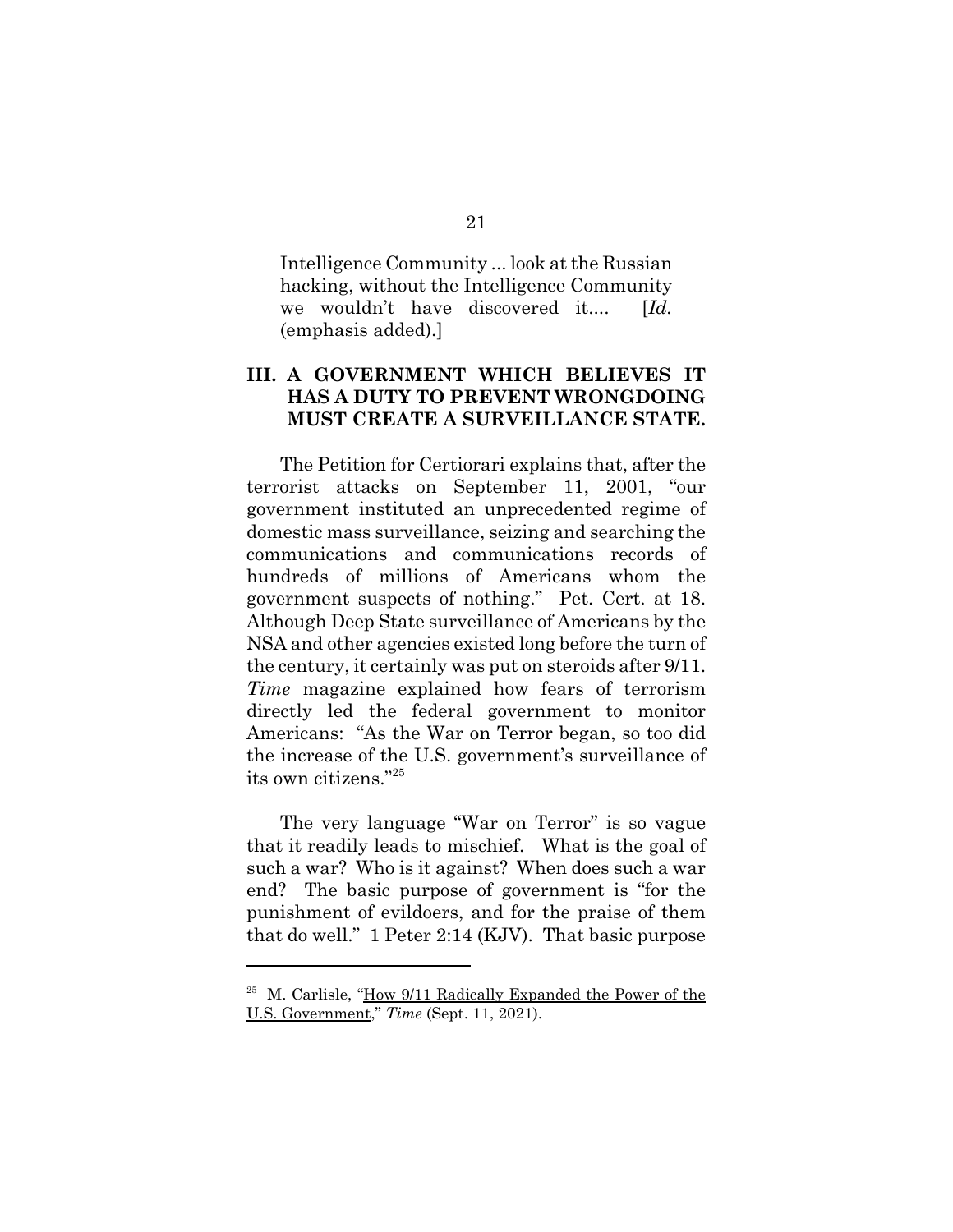does not include preventing all evildoing. Even though every sovereign state has the right to protect its people from an imminent attack, a state which assumes the duty to protect against any and all wrongdoing, requires it to know what everyone is saying and doing so it can know what they might do. Whenever a state takes on this role and assumes a responsibility that it does not have, mischief results. Here, that mischief includes extraordinary violations of the Fourth Amendment property and privacy rights of the American People. In at least some circumstances when this Court has considered challenges to such abuses, it has stopped them cold. *See United States v. Jones*, 565 U.S. 400 (2012).<sup>26</sup> Therefore, the Deep State requires that every effort be made to avoid federal court review. Sometimes that avoidance is based on a skewed understanding of standing. Sometimes that avoidance is based on an expansion of the common law State Secrets privilege. Both occurred below.

The dystopian movie "Minority Report" demonstrates what happens when a government seeks to prevent crime, establishing a specialized police department termed "Precrime," with the authority to apprehend or even kill "criminals" before they have

<sup>&</sup>lt;sup>26</sup> Although it is true that the government is not "physically occup[ing] [the] private property" of Petitioners, as was the case in *United States v. Jones*, it is nonetheless trespassing upon Petitioners by surreptitiously intercepting and copying their communications data. While the seizure and search of Plaintiffs' property may not be visible to the naked eye, the government's invasion is no less a trespass on Plaintiffs' "papers."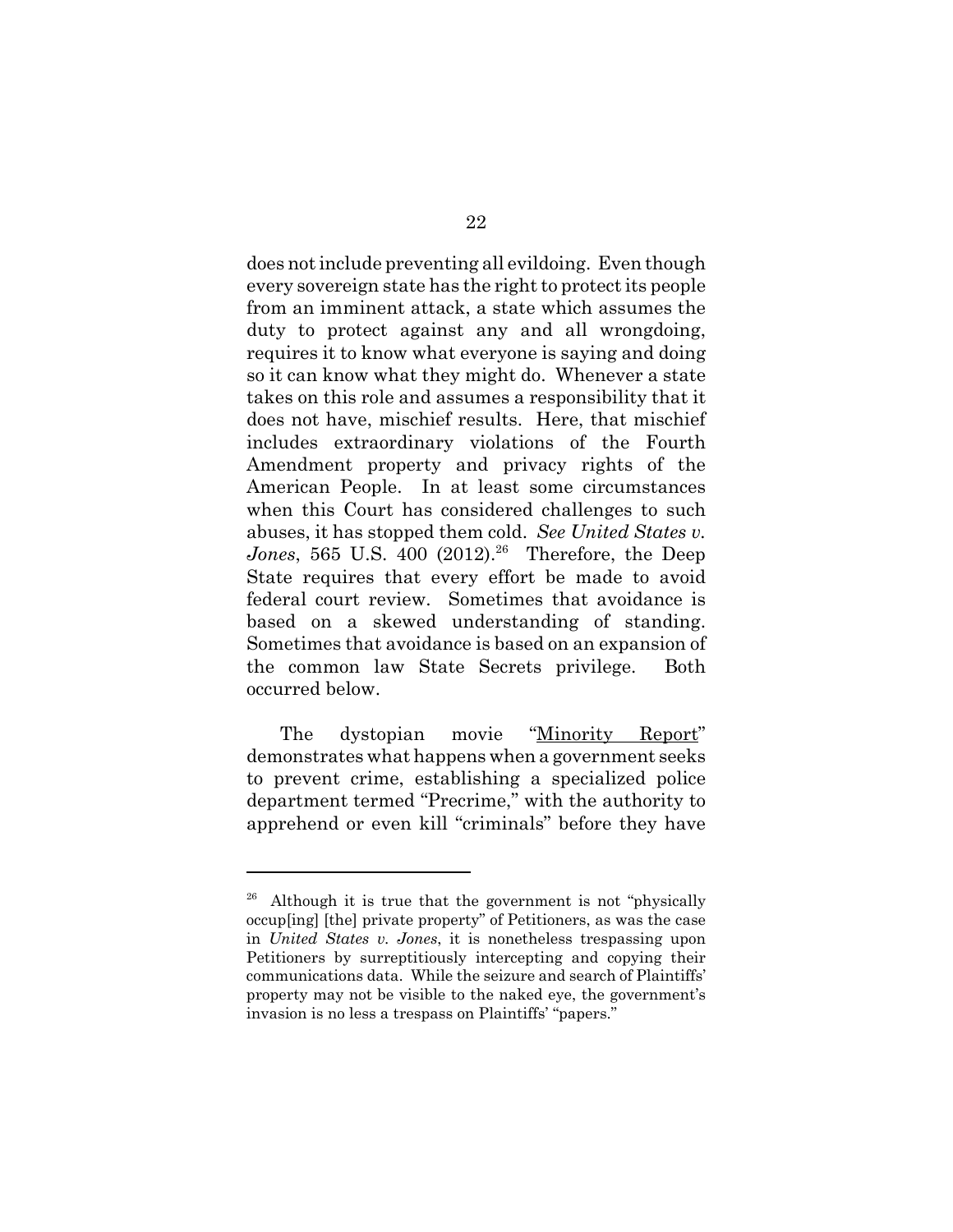even committed a crime. In the movie, the police act based on predictive foreknowledge of "precogs." Since  $9/11$ , the federal government — which it should be remembered has no constitutional police power whatsoever — acts based on the predictive interpretation of data collected by surveillance. That approach did not work well in the movie, and it does not work well in real life.

## **IV. A CONFLICT EXISTS WITHIN THE NINTH CIRCUIT BETWEEN ITS DECISION BELOW AND ITS EARLIER DECISIONS IN** *FAZAGA* **AND** *ZUBAYDA***.**

The rules of this Court identify that one of the factors supporting granting a writ of certiorari is a decision of a court of appeals "in conflict with the decision of another United States court of appeals on the same important matter...." U.S. Supreme Court Rule 10(a). The rules assume that the circuit courts will ensure uniformity of their decisions within their circuit, but in this case, the Ninth Circuit failed that duty, resulting in a conflict within that circuit itself.

The district court below dismissed the complaint after analyzing the petitioners' standing, as well as the state secrets privilege and the risk to national security of allowing the case to proceed. *See Jewel v. NSA*, 2019 U.S. Dist. LEXIS 217140, at \*26-50 (N.D. Ca. 2019). The memorandum opinion issued by the Ninth Circuit on August 17, 2021 affirming that dismissal addressed only appellants' claims based on standing, declining to address the state secrets ruling of the district court which contradicted the basis for a Ninth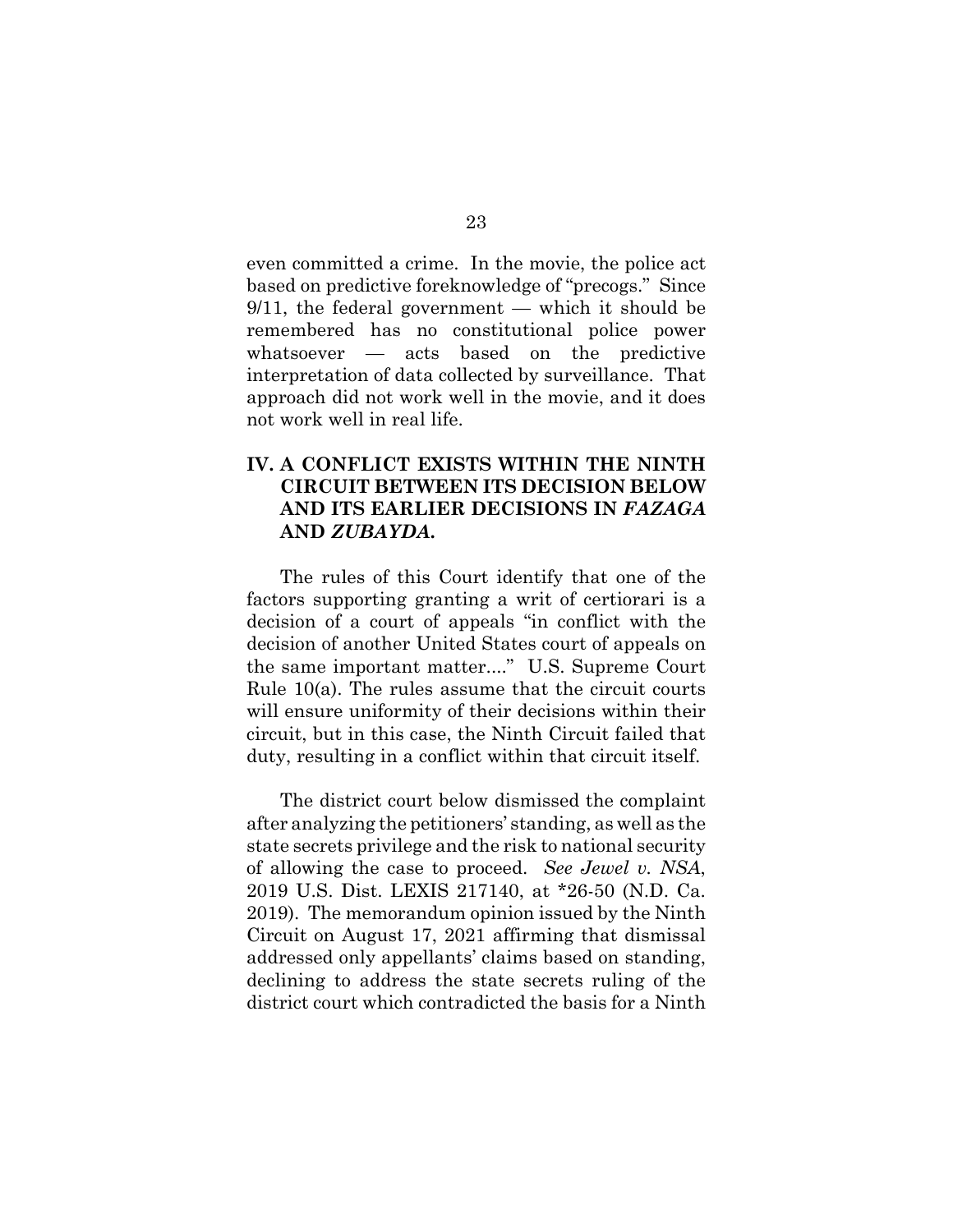Circuit decision issued only a year previously in *Fazaga v. FBI,* 965 F.3d 1015, 1043-52 (9th Cir. 2020) — a case now awaiting a decision from this Court. In that July 20, 2020 *Fazaga* opinion, the Ninth Circuit concluded that:

In sum, the plain language, statutory structure, and legislative history demonstrate that **Congress intended FISA to displace the state secrets privilege and its dismissal remedy with respect to electronic surveillance**. Contrary to the Government's contention, **FISA's § 1806(f) procedures are to be used** when an aggrieved person affirmatively challenges, in any civil case, the legality of electronic surveillance or its use in litigation, whether the challenge is under FISA itself, the Constitution, or any other law. [*Fazaga* at 1044, 1052 (emphasis added).]

Issued more than nine months after argument, the panel opinion for which review is now being requested was cursory, constituting less than a page in Lexis Reports, ignoring most of the thorny legal issues that had been litigated since 2008. The panel did not address how to handle classified information, or the application of the state secrets privilege. *See* Appellants' Petition for Rehearing and Petition for Rehearing En Banc at 8, 16. The panel more asserted than concluded that the Jewel Appellants "failed to set forth sufficient evidence of particularized injuries in fact...." *Jewel v. NSA*, 856 Fed. Appx. at 641. In one sentence, the panel concluded that the district court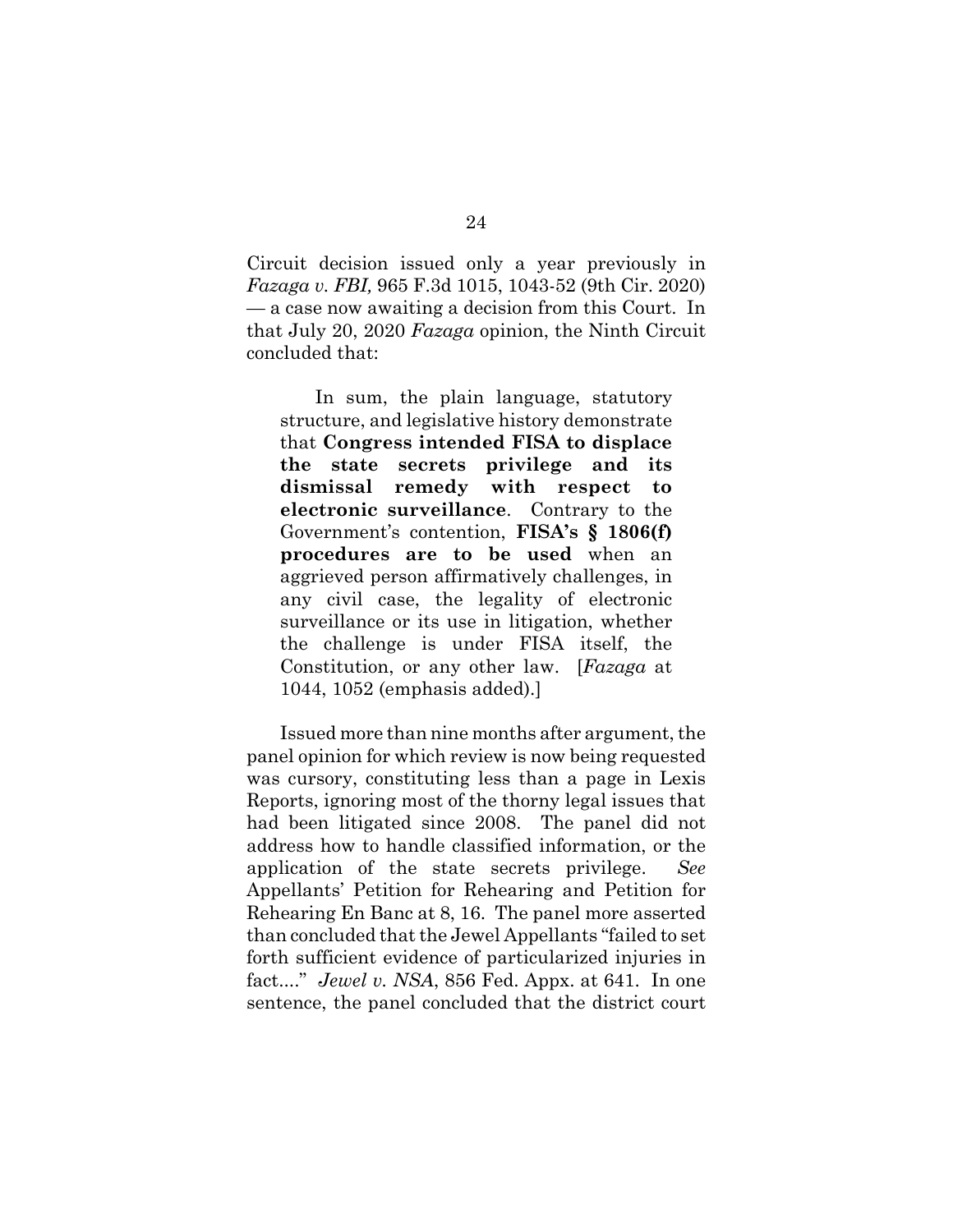"did not abuse its discretion in excluding evidence at summary judgment," and went on to say that "even considering the excluded evidence," standing was not established. *Id*. Later, rehearing was denied without dissent.

The panel's naked ruling on standing allowed it to ignore the principles set out in the Ninth Circuit's *Fazaga* decision one year previously, as well as the clear and abundant public evidence that Petitioners' property and privacy interests were violated by the NSA's seizure and search of all domestic phone calls (*Fazaga* at 11) and Internet records (*id.* at 13). It is widely understood from whistleblower testimony that the NSA either coerced or conspired with AT&T to install a splitter to copy Internet communications and metadata in the AT&T Folsom Street Facility in San Francisco (*id*. at 14-15).

Although due to its extreme brevity there is no way to know on what the panel's standing conclusion was based, it might have been based on the erroneous notion that standing requires the Government expressly to concede that it illegally spied on the Petitioners. Or, it could be based on the theory that if everyone's communications are being unlawfully intercepted by what has come to be known as the "Deep State," then no one has had a particularized injury sufficient to establish standing. If true, the atextual judicial term "particularized injury" is being twisted to establish a standard which exceeds the Constitution's Article III "case" or "controversy" standard, and thereby violate the "duty of the judicial department to say what the law is." *Marbury v.*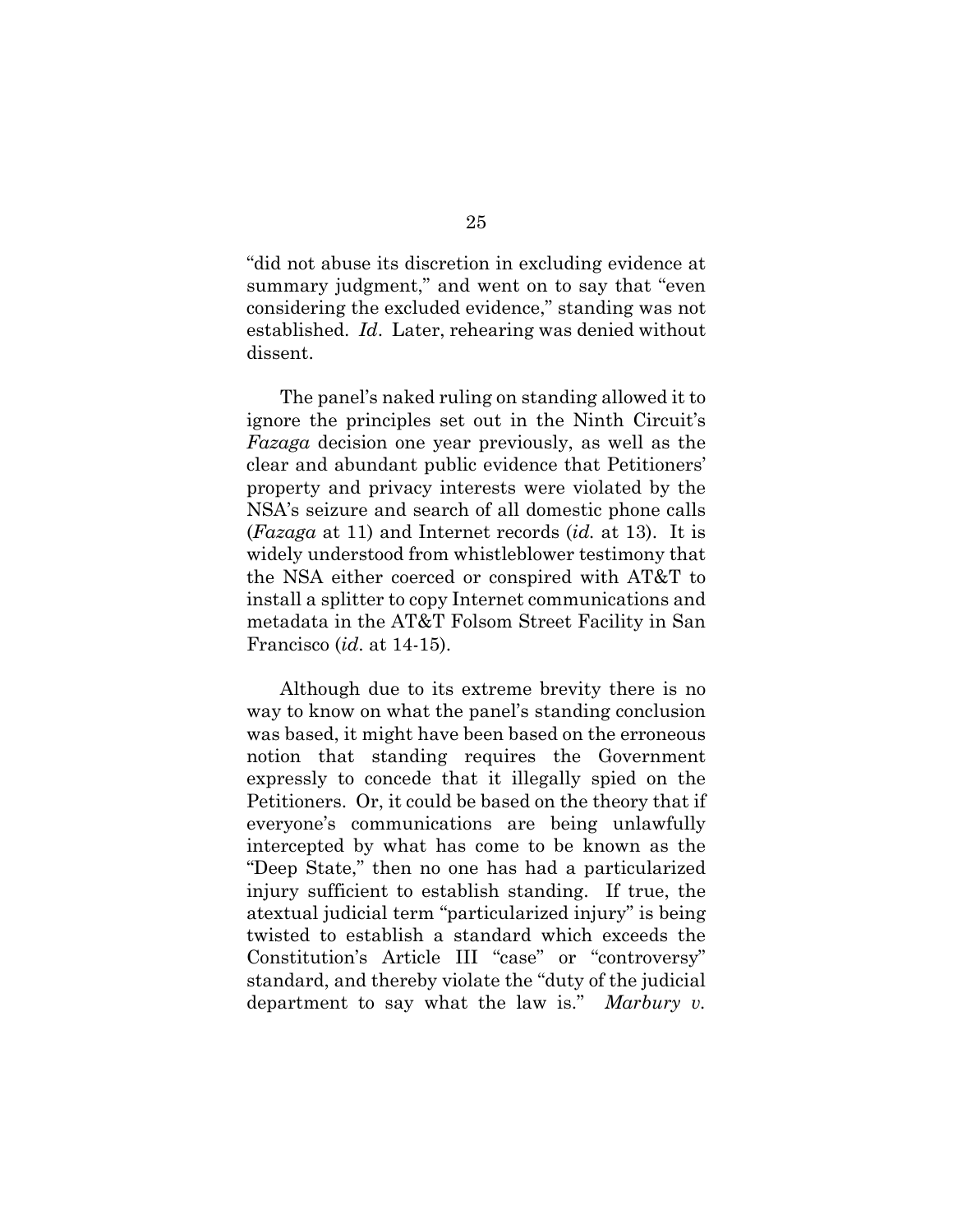*Madison*, 5 U.S. 137, 177 (1803). If Petitioners' remarkable tenacity over many years of litigation is allowed by this Court to go for naught, the American public will reasonably conclude that the federal courts are choosing to exempt government surveillance from the limitations of the U.S. Constitution.

During the first week of the Supreme Court's new October Term 2021, the Court heard oral argument in *United States v. Zubaydah* to answer the following issue:

Whether the [U.S. Court of Appeals for the 9th Circuit] erred when it rejected the United States' assertion of the state-secrets privilege based on the court's own assessment of potential harms to the national security, and required discovery to proceed further under 28 U.S.C. 1782(a) against former Central Intelligence Agency contractors on matters concerning alleged clandestine CIA activities. [*Zubaydah* Petition for Certiorari at I.]

On November 8, 2021, this Court heard oral argument in the *FBI v. Fazaga* case. The question presented is:

Whether **Section 1806(f) displaces the state-secrets privilege** and authorizes a district court to resolve, *in camera* and *ex parte,* the merits of a lawsuit challenging the lawfulness of government surveillance by considering the privileged evidence. [*Fazaga* Petition for Certiorari at I (emphasis added).]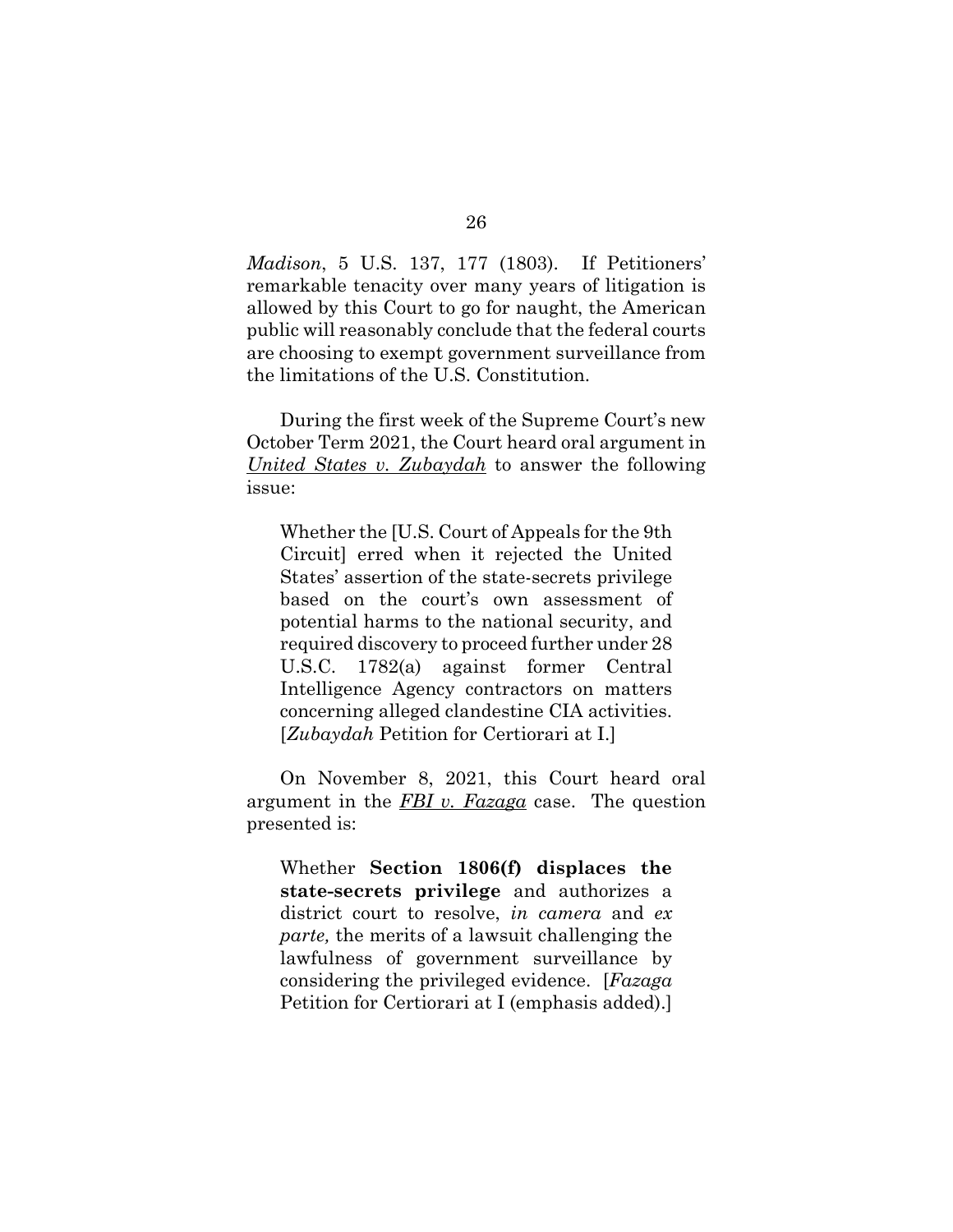Although these *amici* urge the court to grant Appellants' petition, in the alternative, these *amici* would urge the court to hold this petition and await this Court's decision in *Zubaydah* or *Fazaga* before considering this petition. This request is consistent with the position taken by Petitioners. *See* Pet. at 42.

### **CONCLUSION**

For the reasons stated above, the Petition for a Writ of Certiorari should be granted.

### Respectfully submitted,

| <b>GARY G. KREEP</b>         | WILLIAM J. OLSON*          |
|------------------------------|----------------------------|
| <b>CALIFORNIA</b>            | <b>JEREMIAH L. MORGAN</b>  |
| <b>CONSTITUTIONAL RIGHTS</b> | ROBERT J. OLSON            |
| FOUNDATION                   | WILLIAM J. OLSON, P.C.     |
| 932 D Street, Suite 2        | 370 Maple Ave. W., Ste. 4  |
| Ramona, CA 92065             | Vienna, VA 22180           |
| Attorneys for CCRF           | $(703)$ 356-5070           |
|                              | wjo@mindspring.com         |
| JOSEPH W. MILLER             | Attorneys for Amici Curiae |
| JOSEPH MILLER<br>LAW         |                            |
| OFFICES, LLC                 | <b>JAMES N. CLYMER</b>     |
| P.O. Box 83440               | CLYMER MUSSER & SARNO,     |
| Fairbanks, AK 99708          | P.C.                       |
| Attorney for RLAC            | 408 West Chestnut St.      |
|                              | Lancaster, PA 17603        |
| *Counsel of Record           | Attorney for CLDEF         |
|                              |                            |
|                              |                            |

February 18, 2022

27